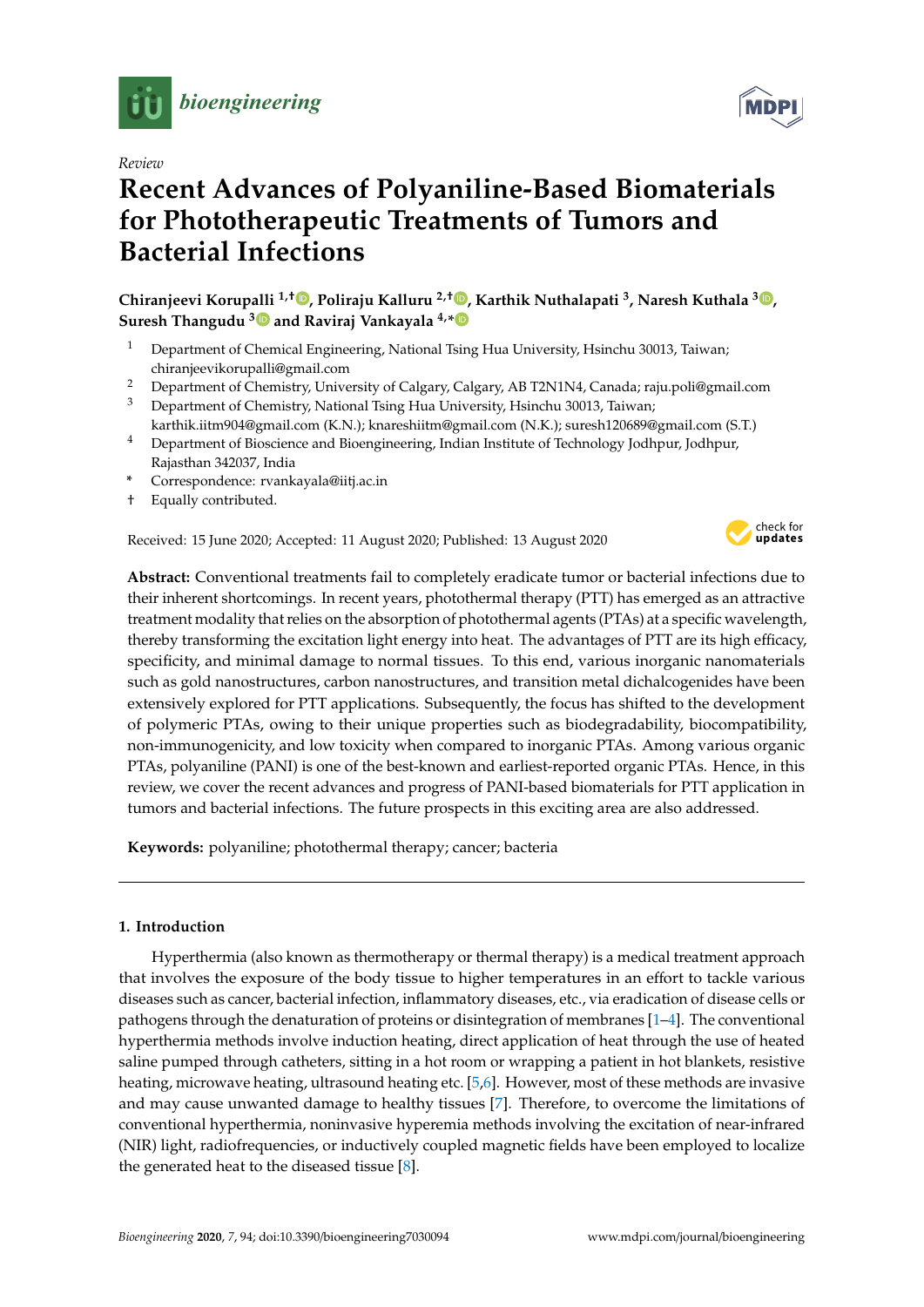Photothermal therapy (PTT) relies on the conversion of electromagnetic radiation energy into heat through the activation of photosensitizing agents and has drawn great attention in recent times owing to its minimal invasiveness, reduced side effects, and high specificity to diseased tissues [9]. In PTT, the NIR light with wavelength ranging from 700–900 nm is more useful when compared to that of the UV-Vis light, because biological chromophores (hemoglobin, oxyhemoglobin, and melanin) and water absorb strongly in this region, and convert to heat, thereby results in hyperthermia damage to both diseased sites and healthy tissues [10]. Additionally, NIR light penetrates deeper into biological tissues than UV-Vis light [10]. Therefore, it represents an ideal phototherapeutic agent (PTA) with large absorption cross-sections in the NIR region along with low toxicity, ease of functionalization, and high solubility in biocompatible solutions. In the last two decades, the advancements in the nanotechnology have led to the development of variety of inorganic PTAs with strong absorption in NIR region including nanostructures of noble metals such as Au, Ag or Pt, transition metal oxide or sulfide nanoparticles, carbon-based nanomaterials such as carbon nanotubes and graphene [11–13]. All these inorganic PTAs exhibited excellent photothermal therapeutic efficacies in in vitro and preclinical animal experiments; however, their poor biocompatibility, non-degradability, and long-term toxicity severely hinder their prospects in clinical applications.

Alternatively, organic nanoparticles such as conjugated polymer nanoparticles based on polyaniline (PANI), poly (3,4-ethylenedioxythio-phene): poly(4-styrenesulfonate), polypyrrole, polydopamine and semiconducting polymer nanoparticles, and porphysome have been developed as the promising candidates for PTT because of advantages including good biocompatibility, biodegradability, ease of surface modification and processing into nanoparticles with different size, and suitability for preparing multifunctional nanoparticles by co-loading with other diagnostic and therapeutic agents [14–19]. Conjugated polymers possess alternative single and double bonds in which unpaired electrons ( $\pi$  electrons) of carbon are localized in a  $p_z$  orbital that is positioned out of plane. These  $\pi$  electrons are mobile and liable to delocalization and transition. Upon excitation with photon energy, these  $\pi$ electrons undergo internal conversion (IC) to lowest singlet excited state (S1) and relax to the ground state via nonradiative pathways and can generate heat [20–22]. Among these organic PTAs, PANI was the first reported organic polymer PTA and has been widely applied in PTT and photoacoustic imaging (PAI) [14,23]. This review mainly discusses the recent advancements in the development of PANI-based biomaterials for photothermal ablation of tumors and pathogens.

## **2. Chemical Structure and Stability of PANI**

PANI, with a ratio of diiminoquionoid and diaminobenzenoid rings, is a well-known conducting polymer and has attracted great attention in biomedical applications due to its low cost, environmental and chemical stability, facile synthesis, high conductivity, and outstanding physicochemical properties [24–27]. Furthermore, PANI exhibits the unique feature of switching between a conductor and an insulator depending on the extent of oxidation (variation in the number of electrons) and the degree of protonation (variation in the number of protons). Among different oxidation states, emeraldine base (EB) and emeraldine salt (ES) are the most stable oxidation states of PANI, and they are inter-convertible to each other through protonation and deprotonation based on the pH of the microenvironment [28]. Switching from the EB state to the ES state in the presence of oxidative species or an acidic environment leads to a red shift of PANI's absorption peak from the visible to the NIR region due to charge transmission between benzenoid and quinoid rings through enhanced electron movement, leading to potential PTT applications [14,29]. Therefore, PANI has been exploited in PTT applications owing to its biocompatibility and high photothermal conversion efficiency [14,29–31]. Unlike organic dyes, PANI exhibits excellent photostability upon light irradiation, thus enabling repeated phototherapeutic treatments [28]. Nevertheless, the hydrophobic nature and the necessity of extremely low pH (pH  $<$  4) conditions for EB to ES transition significantly hinders the biological applications of PANI [32]. Thus, researchers have made tremendous efforts to enhance the solubility of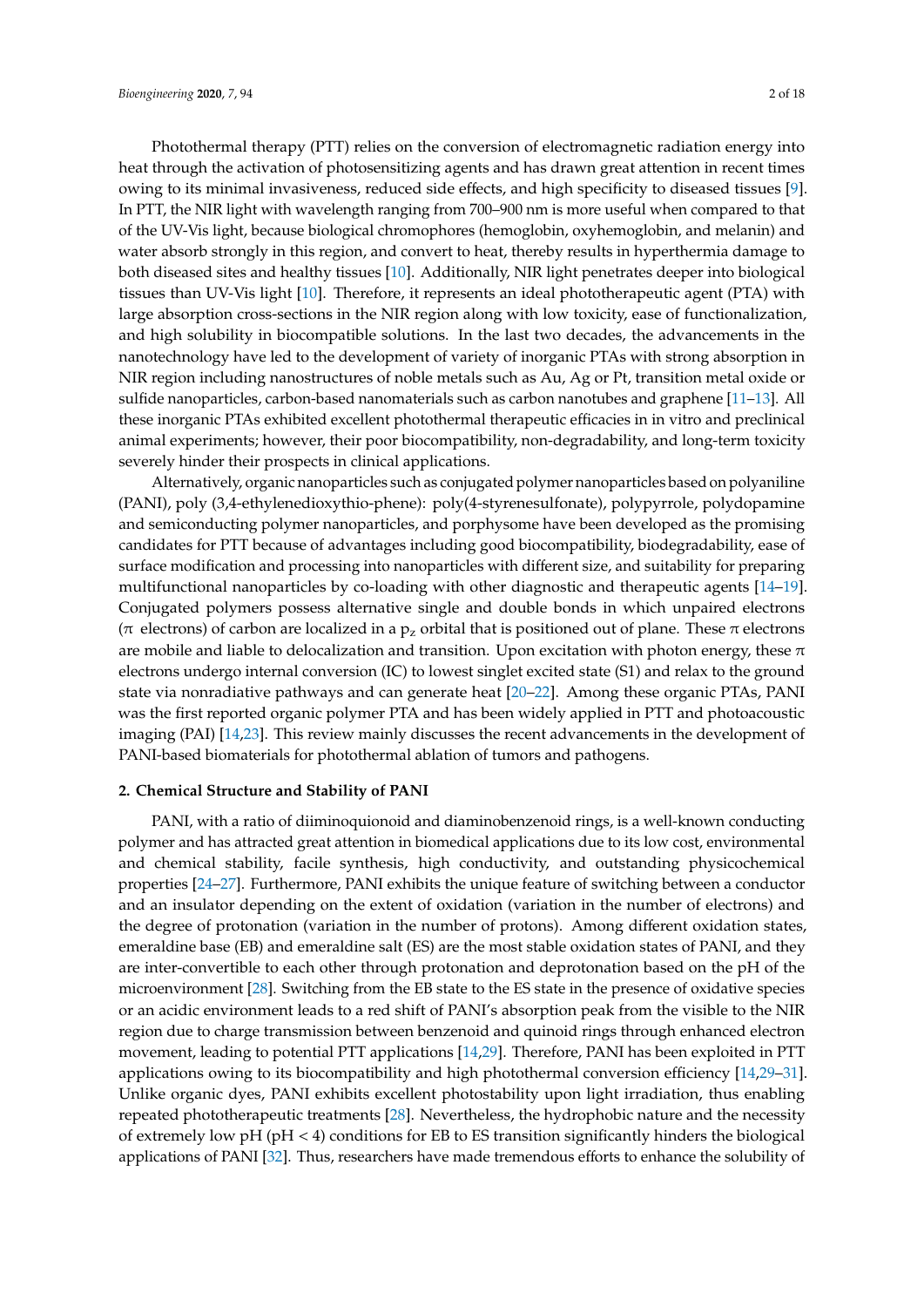PANI in biological media in order to make PANI useful as PTA in the pathological environment for the ablation of cancer cells or bacteria (Figure 1).



**Figure 1.** Schematic illustration for photothermal property of PANI.

# **3. PANI-Based Biomaterials for Tumor Ablation**

– results incomplete tumor removal, whereas radiotherapy and chemotherapy cause systemic cytotoxicity Cancer is a major cause of death and accounts for one in every four deaths in the United States [33]. It is a disease that involves uncontrolled growth of abnormal cells and has the potential to spread or invade to organs of the body [34]. Conventional therapeutic treatments for cancer include surgical excision, radiotherapy, chemotherapy, and combination methods [35–37]. However, surgery usually due to non-specific drug delivery to all tissues, including healthy tissues [38]. The above-mentioned drawbacks necessitate the development of new therapeutic approaches to efficiently eliminate cancer cells without damaging the healthy tissues. It is known that cancer cells are vulnerable to temperatures above 45 ◦C. Thus, PTT, as a non-invasive hyperthermia approach, is gaining greater attention for the treatment of tumors, because it has the capability to selectively destruct cancerous cells without damaging surrounding healthy tissue [10]. Therefore, in this section we discuss developments in PTT of tumors using PANI-based materials. The reported PANI-based PTAs for cancer treatment are summarized in Table 1.

|  | Table 1. Summary of PANI-based photothermal agents for cancer treatments. |  |  |
|--|---------------------------------------------------------------------------|--|--|
|  |                                                                           |  |  |

| <b>Composition of PTA</b> | <b>PTA</b><br><b>Structure</b> | Irradiation<br>Conditions      | In Vitro      | In Vivo        | <b>Function</b> | Reference |
|---------------------------|--------------------------------|--------------------------------|---------------|----------------|-----------------|-----------|
| PANI/PEG                  | NPs                            | 808,<br>2.45 $W/cm2$           | A431          | Yes            | <b>PTT</b>      | $[14]$    |
| <b>PANI/F-127</b>         | NPs                            | 808,<br>0.5 W/cm <sup>2</sup>  | <b>HCT116</b> | Yes            | <b>PTT</b>      | [30]      |
| <b>PANI/PVP</b>           | NPs                            | 785,<br>0.5 W/cm <sup>2</sup>  | LM2           | N <sub>o</sub> | <b>PTT</b>      | [39, 40]  |
| UiO66@PANI                | <b>NPs</b>                     | 808,<br>0.7 W/cm <sup>2</sup>  | CT26          | Yes            | <b>PTT</b>      | $[41]$    |
| PANI/PSS                  | NPs                            | 808,<br>2.08 W/cm <sup>2</sup> | HeLa          | N <sub>o</sub> | <b>PTT</b>      | $[42]$    |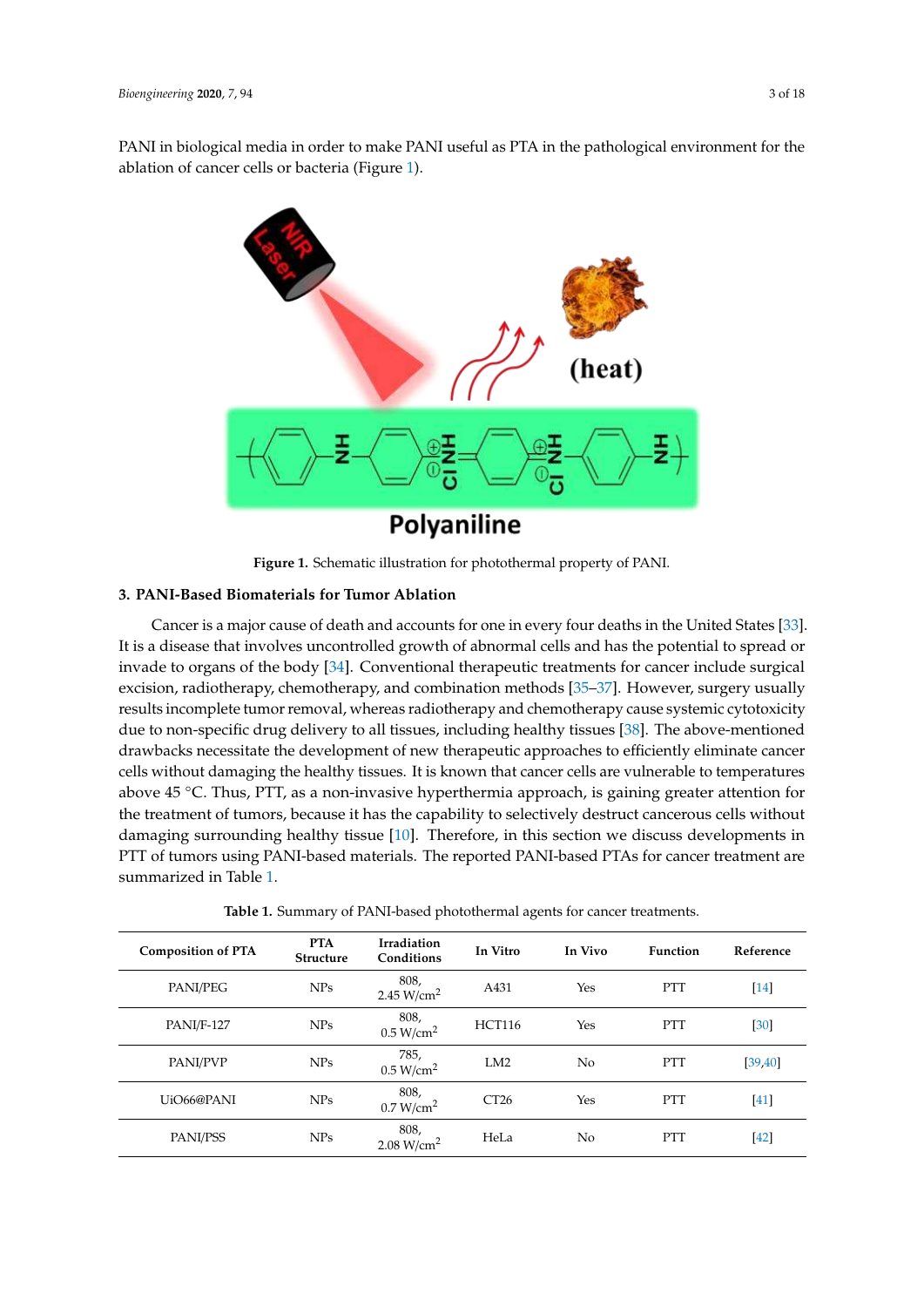| <b>Composition of PTA</b>                             | <b>PTA</b><br><b>Structure</b> | Irradiation<br>Conditions      | In Vitro                             | In Vivo | Function                                  | Reference |
|-------------------------------------------------------|--------------------------------|--------------------------------|--------------------------------------|---------|-------------------------------------------|-----------|
| PANI/Gd <sup>III</sup> /PVA/CET                       | <b>NPs</b>                     | 808,<br>1.5 W/cm <sup>2</sup>  | A431                                 | Yes     | Targeting,<br>MRI, PTT                    | $[43]$    |
| PANI/Cu(II)                                           | <b>NPs</b>                     | 808,<br>0.3 W/cm <sup>2</sup>  | HeLa                                 | Yes     | MRI, PTT                                  | [44]      |
| PANI/MnFe <sub>2</sub> O <sub>4</sub> /<br>pyrene/CET | <b>NPs</b>                     | 808,<br>5 W/cm <sup>2</sup>    | A431                                 | No      | Targeting<br>MRI, PTT                     | [45]      |
| PANI/Lipid/FA                                         | <b>NPs</b>                     | 808,<br>2.0 W/cm <sup>2</sup>  | Hela                                 | Yes     | PAI, PTT                                  | [46]      |
| PANI/Ag/ICG/<br>PEG                                   | <b>NPs</b>                     | 808,<br>1.0 W/cm <sup>2</sup>  | Hela                                 | Yes     | PAI, FI, PTT,<br>PDT                      | [47]      |
| PANI/Si/HA-DA                                         | <b>NPs</b>                     | 808,<br>2.0 W/cm <sup>2</sup>  | MDAMB-231<br>KB<br><b>MDCK</b>       | Yes     | FI, PTT                                   | [48]      |
| $PANI/\gamma$ -PGA                                    | <b>NPs</b>                     | 808,<br>1.5 W/cm <sup>2</sup>  | 4T1                                  | Yes     | PAI, PTT                                  | $[23]$    |
| PANI/HA                                               | <b>NPs</b>                     | 808,<br>$0.64 \text{ W/cm}^2$  | <b>HFF</b><br><b>HCT-116</b><br>HeLa | Yes     | Targeting,<br><b>PTT</b>                  | $[49]$    |
| PANI/LA/Tween80                                       | <b>NPs</b>                     | 808,<br>10 W/cm <sup>2</sup>   | MDA-MB-231                           | No      | Self-doping,<br><b>PTT</b>                | $[50]$    |
| NMPA/CS                                               | Hydrogel                       | 808,<br>0.5 W/cm <sup>2</sup>  | Hep3B                                | Yes     | Self-doping,<br><b>PTT</b>                | $[51]$    |
| PANI/Au/PEG                                           | <b>NPs</b>                     | 808,<br>2 W/cm <sup>2</sup>    | HEK293T<br>HepG2<br>HeLa             | Yes     | Charge<br>transfer, PTT                   | $[52]$    |
| PANI/BSA                                              | <b>NPs</b>                     | 808,<br>1.0 W/cm <sup>2</sup>  | 4T1                                  | Yes     | Self-doping,<br>PAI, PTT                  | $[31]$    |
| PANI/LT/MTX/PVP/SDS/<br>PLGA/DSPE-PEG2000-mal         | <b>NPs</b>                     | 808,<br>2 W/cm <sup>2</sup>    | MCF-7<br>MDA-MB-231                  | Yes     | Targeting,<br>Chemotherapy<br>PTT         | $[53]$    |
| PANI/5-FU/ZIF-8                                       | <b>NPs</b>                     | 980,<br>0.8 W/cm <sup>2</sup>  | MCF7                                 | Yes     | Chemotherapy,<br>PTT                      | $[54]$    |
| PANI/cisplatin/lecithin/cRGD<br>or FA-PEG-DSPE        | <b>NPs</b>                     | 808,<br>1.54 W/cm <sup>2</sup> | <b>MGC-803</b><br>MDA-MB-231         | No      | Targeting,<br>Chemotherapy,<br>PTT        | $[55]$    |
| PANI/DOX/Si                                           | <b>NPs</b>                     | 808,<br>1.4 W/cm <sup>2</sup>  | 4T1                                  | Yes     | Chemotherapy,<br>PTT                      | [56]      |
| PANI/cisplatin/lecithin/PEG-PCL/NPs<br>Tmab           |                                | 808,<br>1.54 W/cm <sup>2</sup> | SK-BR-3                              | No      | Targeting,<br>Chemotherapy,<br><b>PTT</b> | $[57]$    |
| PANI/Ce6/lecithin/cRGD-PEG-PCNPs                      |                                | 808,<br>1.54 $W/cm2$           | MGC-803<br>MCF-7                     | No      | Targeting,<br>Chemotherapy,<br>PTT, PDT   | $[58]$    |
| PANI/MoS2/PEG                                         | ${\rm NPs}$                    | 808,<br>1.5 W/cm <sup>2</sup>  | 4T1                                  | Yes     | PAI, CTI<br>RT, PTT                       | $[59]$    |
| PANI/WS2/Ce6/HA                                       | <b>NPs</b>                     | 808,<br>1.5 W/cm <sup>2</sup>  | 4T1                                  | Yes     | FI, PAI, CTI,<br>PTT, PDT,<br><b>RT</b>   | [60]      |
| PANI/R848/GCS                                         | <b>NPs</b>                     | 808,<br>0.9 W/cm <sup>2</sup>  | CT <sub>26</sub>                     | Yes     | Immunotherapy,<br>PTT                     | [61]      |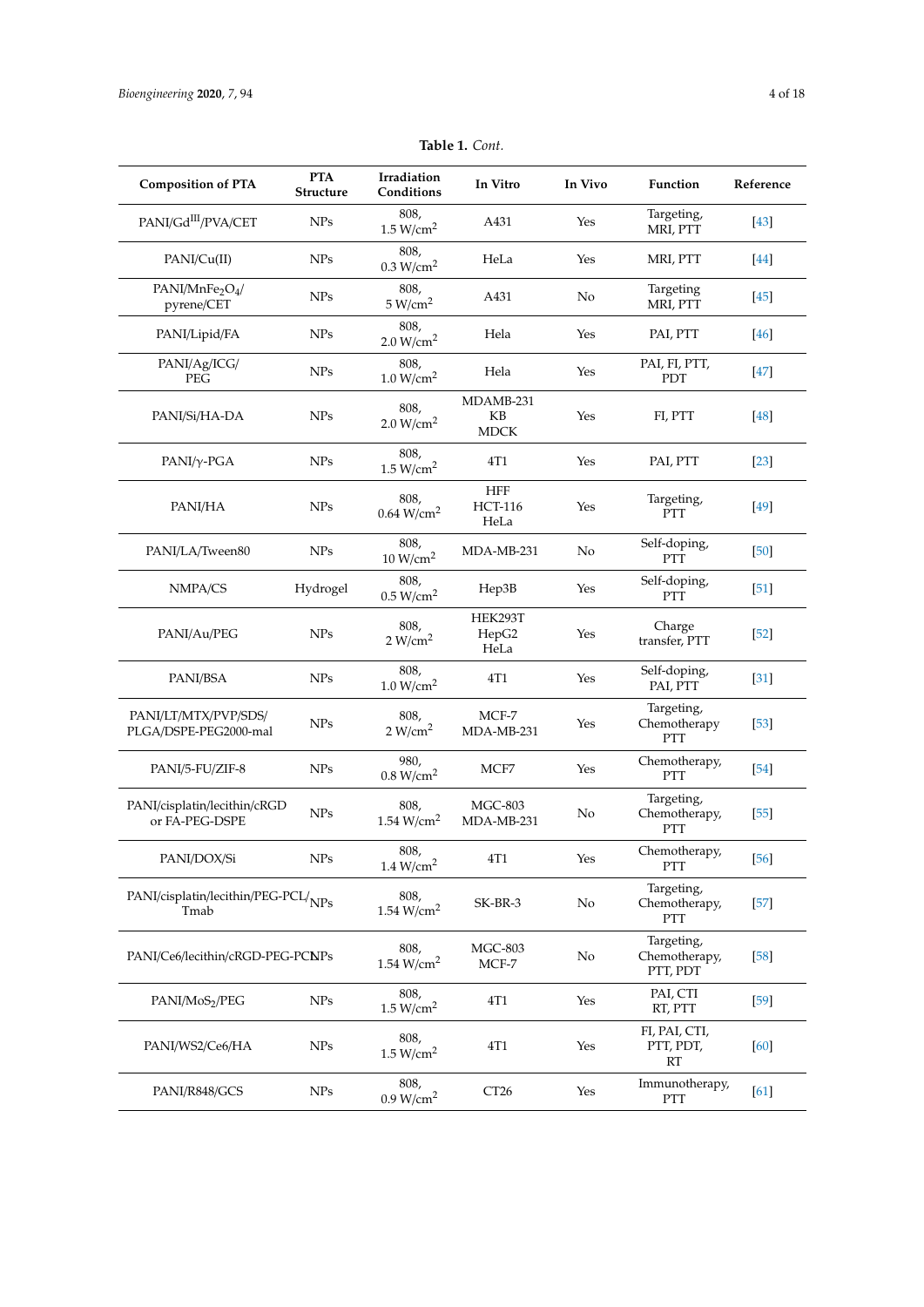# *3.1. Synthesis of PANI PTAs*

# 3.1.1. Chemical Polymerization

The photothermal conversion capability of PANI was first published by Yang et al. in 2011 [14]. This is also the first demonstration on the usage of organic nanoparticles for PTT applications. In this study, hydrophobic PANI was synthesized via chemical oxidative polymerization using protonated aniline monomer and ammonium persulfate (APS) as an oxidant followed by dedoping with alkali solution. Then, the hydrophobic EB polymer was coated with PEGylated fatty acid through the nanoemulsion method to provide required water solubility. The as-developed PANI NPs demonstrated colloidal stability in biological media, and intracellular pH and oxidative environment dependent NIR absorption. Furthermore, PANI NPs transformed into EB state to NIR light absorbed ES state by biological doping process and caused hyperthermic ablation of A431 tumor cells in both in vitro and in vivo experiments via PTT effect (Figure 2). However, these nanoparticles are larger in size, with a mean diameter of 115.6 nm, and the toxicity under dark conditions was also not well studied. Thus, several other research groups have synthesized PANI NPs using various biocompatible polymers as surfact to improve PANI's dispersed PANI NPs using various biocompatible polymers as surfactants and synthetic strategies to improve PANI's dispersibility in biological media and decrease – the size of NPs [14,30,39–42]. In one study, Zhou et al. synthesized PANI NPs with suitable size through hydrothermal method using oxidant ammonium persulfate (APS), and stabilizers 6-aminocaproic acid sodium oleate. The as-synthesized PANI NPs were surface-modified with polyoxyethylene chains containing pluronic F-127 for hydrophilic conversion (F-PANPs). The F-PANPs exhibited good water-solubility, size with a mean diameter of 48.5 nm, high photothermal conversion efficiency and therapeutic effect [30]. In another study, PANI nanoparticles were prepared through nucleation and growth polymerization, using poly (vinylpyrrolidone) (PVP) as a surfactant and APS as oxidant [39,40]. The as synthesized PANI NPs did not induce significant toxicity to the cells under dark conditions indicating the biocompatibility of PANI. This study also suggests that cell toxicity after laser irradiation could be attributed to a synergistic effect mediated by hyperthermia-induced cell necrosis and heat diffusion/ROS migration caused apoptosis [39].



**Figure 2.** Schematic illustration of the preparation of polyaniline nanoparticles and their application for the photothermal ablation of epithelial cancer cells by NIR laser irradiation (image is reproduced from [14] with the copyright permission from WILEY-VCH Verlag GmbH & Co.).

Recently, Wang et al. developed a porous metal organic framework hybrid (MOF) as a PTA by coating PANI onto UiO-66 (UiO-66@PAN) through chemical oxidation [41]. The as-synthesized UiO-66@PAN showed good strong NIR absorbance and photothermal properties. Additionally, the UiO-66@PAN effectively caused cancer cell death and tumor growth inhibition in in vitro and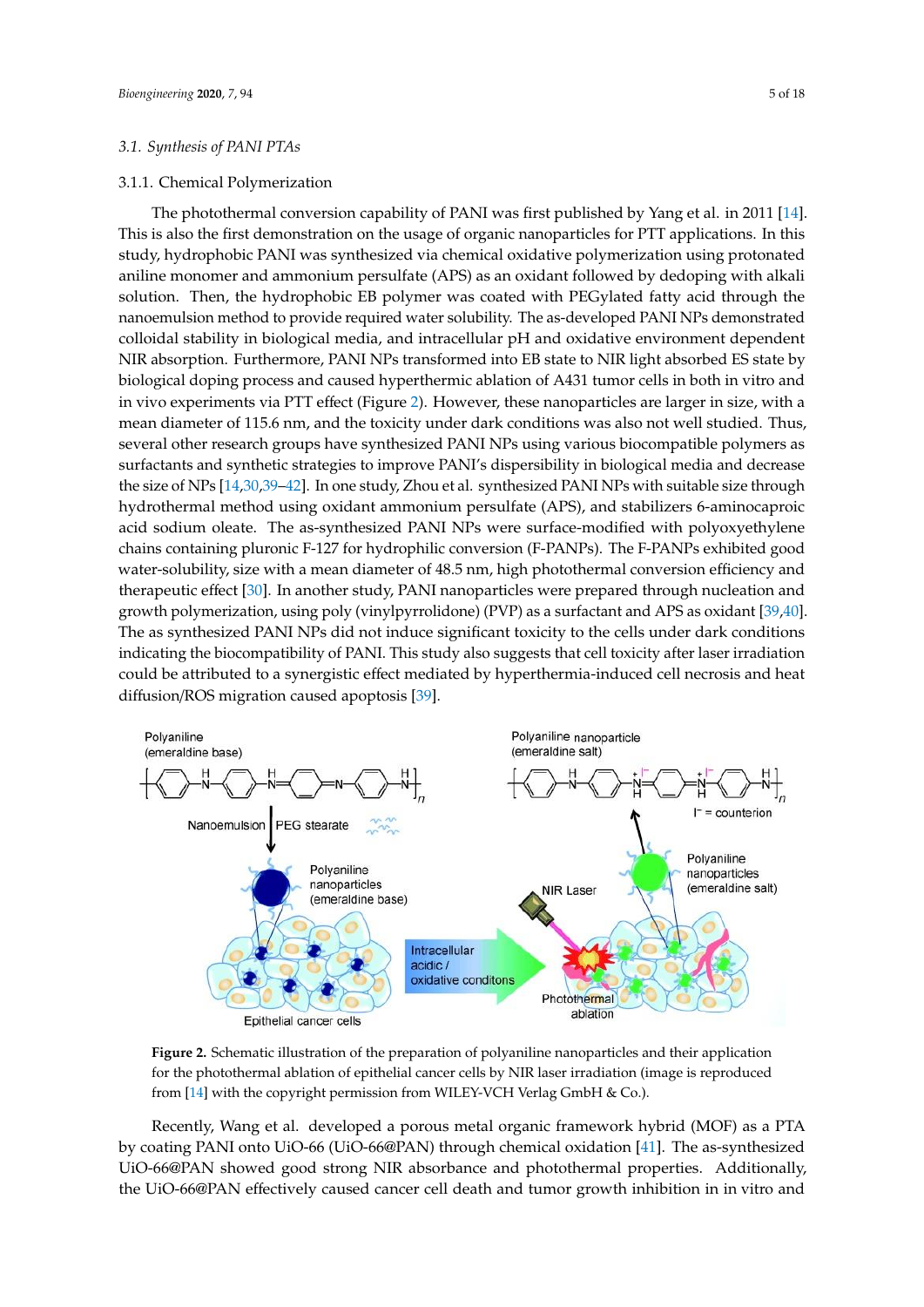in vivo, respectively, upon laser irradiation. By using this approach, one can combine drug delivery with PTT which is difficult to achieve with previously discussed studies.

# 3.1.2. Enzyme-Catalyzed Polymerization

Usually, the polymerization of PANI involves using chemical and electrochemical methods which are either environmentally hazardous or produces water-insoluble products that require further modification with surfactants [14,30]. These concerns can be overcome by using enzyme-catalyzed polymerization approach [62,63]. For example, Li et al. reported an environmentally friendly approach to produce water soluble PANI nanoparticles using eco-friendly oxidant hydrogen peroxide, peroxidase activity mimic iron phosphates (FePOs) and polystyrene sulfonate (PSS) as template [42]. The as-synthesized PANI nanoparticles demonstrated good water solubility and remarkable tumor cells killing effect on HeLa via the PTT mechanism. This approach has paved a way for the synthesis of PANI in eco-friendly manner.

#### *3.2. Multifucntional PANI-Based Materials*

The studies discussed above successfully overcame several hurdles of PANI for applications in PTT, e.g., water solubility and NIR photothermal conversion efficiency. However, these PANI NPs considerably exhibit a single function, i.e., PTT, and lack other functionalities intended to improve delivery efficiencies, therapeutic efficacy, and, ultimately, patient outcome. It is known that multifunctional nanomedicine platforms with targeting, imaging and therapeutic functionalities can improve the overall treatment efficacies and can eventually help to minimize the damage of normal human tissues during treatment [64–66]. Therefore, researchers have made extensive efforts to develop multifunctional PANI-based materials by employing various bioactive molecules, polymers, etc., to empower PANI-based materials with targeting, imaging properties along with PTT.

# 3.2.1. PANI Nanoparticles with MRI Imaging and PTT

Magnetic resonance imaging (MRI) is a non-invasive imaging technology which allows the examination of anatomic structures, physiological functions, and molecular composition of tissues. It is often used for prognosis, and to monitor the activity and optimal treatment response of disease [67,68]. Additionally, it is the most reliable imaging technique for the diagnosis of tumors due to its high spatial resolution, superior soft tissue contrast and specificity, and good penetration depth [69]. Therefore, by combining MRI with therapeutic modalities, one can achieve tumor imaging and treatment at the same time. To this end, in an early study, Lee et al. developed cetuximab (CET; anti EGFR) modified and gadolinium (Gd), an effective MR contrast agent, enriching PANI NPs (GPAPs) as theranostic agents to achieve tumor targeting, MRI and PTT simultaneously through a single nanosystem [43]. In this nanosystem CET, Gd and PANI endow the GPAPs with epithelial cancer cell targeting, MRI imaging, and PTT properties, respectively (Figure 3A). The results from in vitro experiments clearly demonstrated that high epidermal growth factor receptor (EGFR) expressed A431 cells have efficiently uptaken GPAPs due to CET and EGFR interactions and exhibited strong and bright signals in the T1-weighted MR-images than untreated A431 cells; whereas, low EGFR expressed MCF-7 cells have minimal uptake of GPAPs due to lack of specific interactions, and thus did not exhibit any noticeable differences when compared to untreated MCF-7 cells in terms of  $T_1$ -weighted MR-images signal intensities (Figure 3B). Furthermore, upon NIR-irradiation, significant cell death was observed only for GPAPs treated A-431 cells compared to untreated A-431, MCF-7 and GPAPs treated MCF-7 cells (Figure 3C). These results reveal that GPAPs are useful to target EGFR express cells, MRI imaging and PTT. This study had exposed a pathway to develop PANI-based multifunctional materials with imaging and PTT modalities. For instance, Lin et al. developed Cu-doped PANI (CuPANI) nanoshuttles (NSs) as theranostic agents by doping Cu (II) ions into PANI NSs [44]. The Cu ions and PANI allowed the CuPANI NSs with MRI imaging and PTT properties, respectively.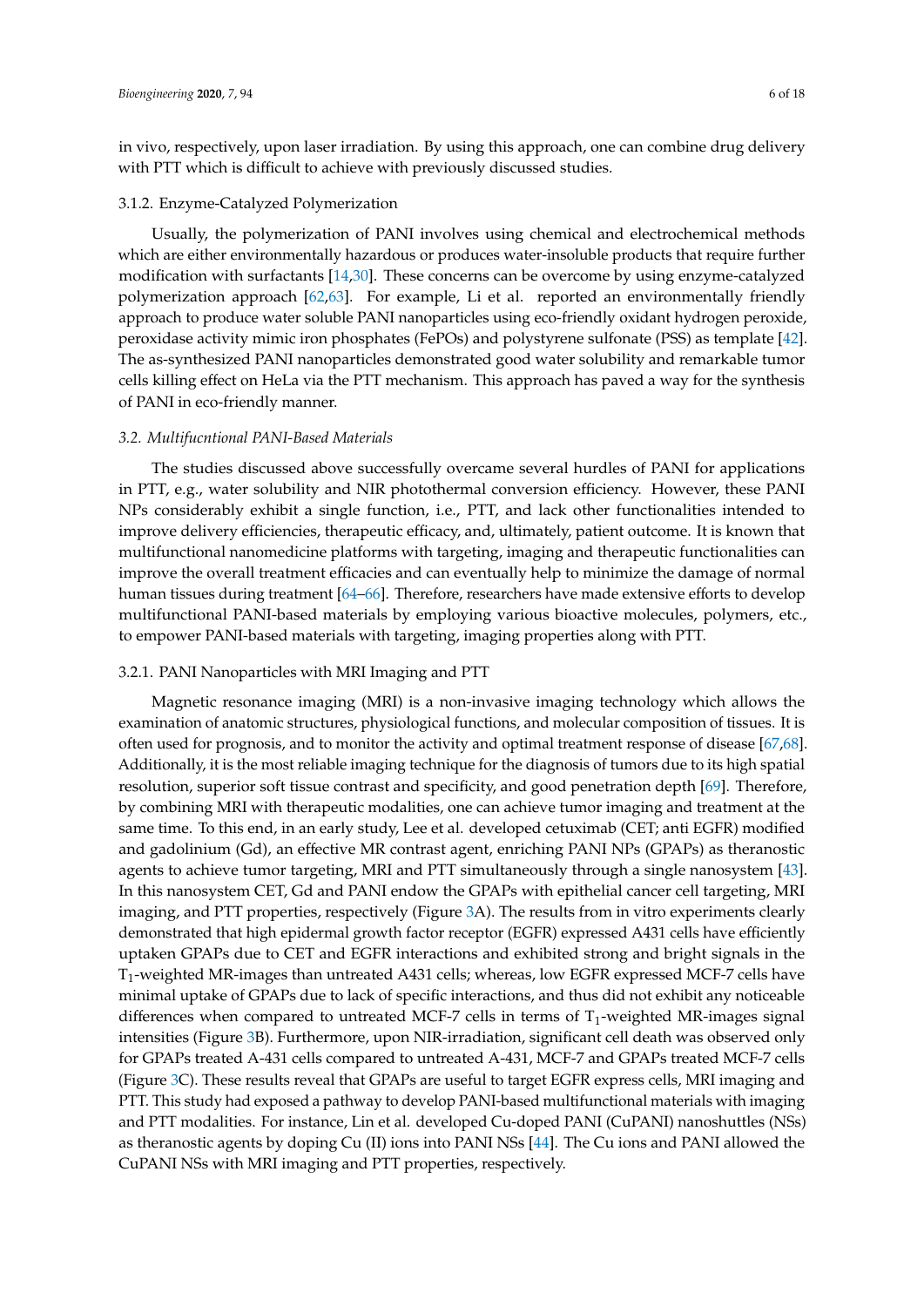

− color-mapped MR images of A431 (EGFR+) and MCF-7 (EGFR−) cell lines after treatment with different stained with Calcein AM and ethidium homodimer-1 (EthD-1) after treatment with GPAPs followed by − NIR laser irradiation for 10 min (808 nm, 10 W cm−<sup>2</sup> ). White-dotted curves represent the location of the **Figure 3.** (**A**) Schematic illustration for the preparation of Gd (III)-loaded polyaniline nanoparticles (GPAPs) and their application as theranostic agent for epithelial cancer.  $(B) T_1$ -mapped and respective amount of GPAPs. (**C**) Fluorescence microscopic images of A431 (EGFR+) and MCF-7 (EGFR−) cells laser beam (images are reproduced from [43] with the copyright permission from WILEY-VCH Verlag GmbH & Co.).

Usually, PANI molecules exhibit strong affinity between themselves due to aromatic  $\pi$ - $\pi$ interactions and interchain hydrogen bonding, thus hindering their hybridization with inorganic materials [69,70]. To overcome this limitation, Lee et al. used pyrene as a crosslinker between PANI and MnFe2O<sup>4</sup> magnetic nanoparticles and synthesized magnetic polyaniline nanoparticles (MPANs) for simultaneous MRI imaging and PTT. The MPANs were conjugated with CET which further allowed targeting ability [45]. This study demonstrated a pathway for the fabrication of composites between PANI and inorganic substances thereby achieve multi-functionality to the nanoparticles.

#### 3.2.2. PANI Nanoparticles with PAI Imaging and PTT

ICG-Ag@PANI [47], PANI/Si/HA-DA [45], PANI/γ-PGA [23] nanocomposites were reported for PAI Photoacoustic imaging (PAI) is a noninvasive and nonionizing biomedical imaging modality and based on the use of laser-generated ultrasound [71]. It possesses high optical contrast and spatial resolution, and is promising for diagnosis of disease. PAI has high sensitivity to optical absorption and deep tissue penetration than other optical imaging technologies such as fluorescence imaging [72]. Thus, combining PAI with PTT can allow a precise diagnosis and excellent therapeutic efficacy of tumor. Wang et al. developed lipid-PANI hybrid nanoparticles for PA imaging guided PTT of tumor. Folic acid (FA), a targeting ligand, was also conjugated to lipid-PANI nanoparticles (FA-Lipid-PANI NP) to achieve tumor targeting property [46]. The FA-Lipid-PANI NPs demonstrated significant PAI signals and PTT effect in in vivo upon laser irradiation due to high NIR absorbance. Later on, imaging mediated PTT. All these composites exhibited precise diagnosis and PTT effect of tumor upon laser irradiation. In a continuation of above studies, Jiang et al. synthesized hyaluronic acid (HA)-PANI NPs through electrostatic interactions between negatively charged HA and positively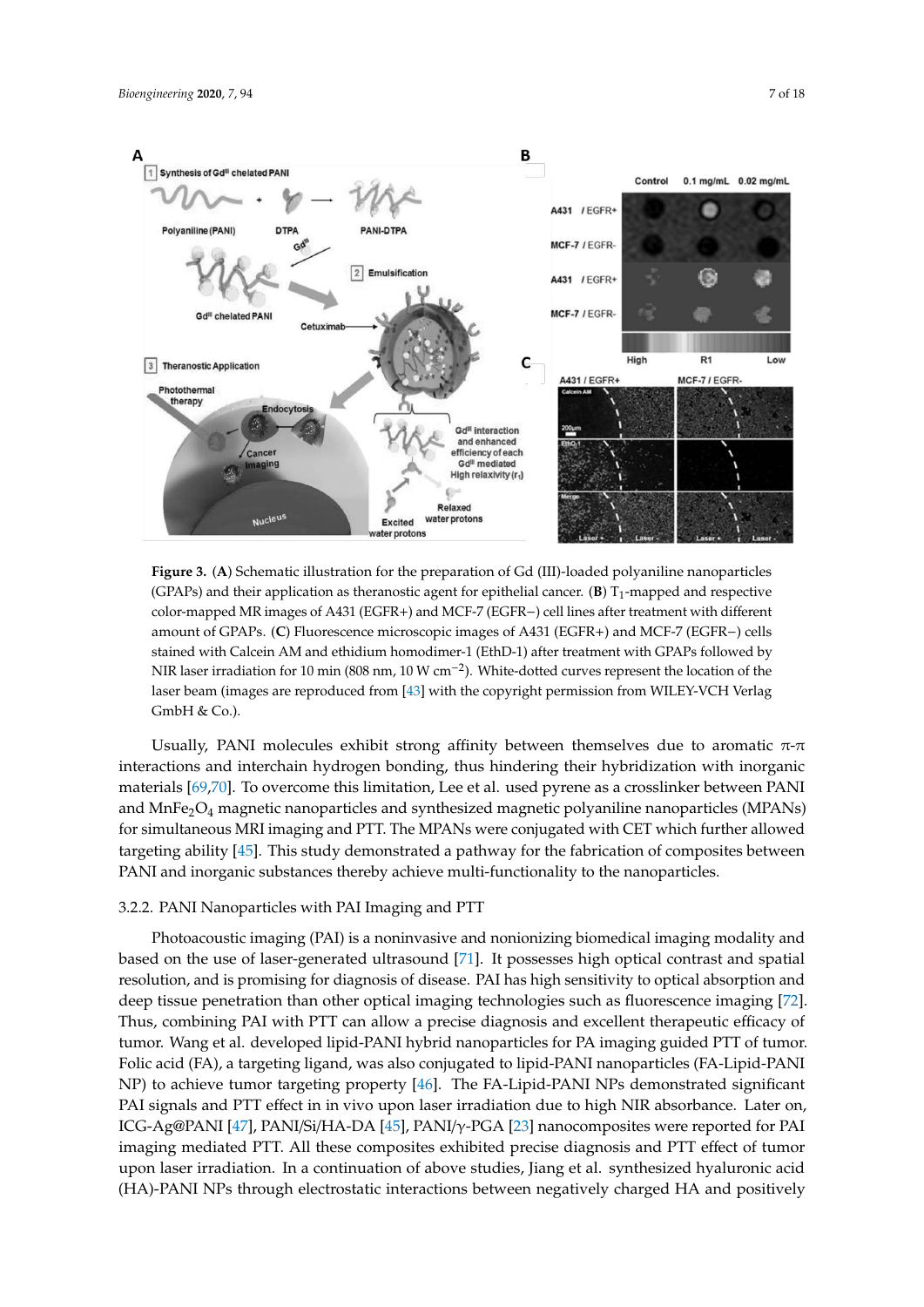charged PANI [49]. The as-synthesized HA-PANI NPs exhibited targeting specificity to CD-44 expressed cancer cells and PTT mediated cell-killing efficacy both in vitro and in vivo.

#### *3.3. Self-Doping of PANI*

It is well known that PANI exists in a dedoped EB state in the physiological pH environment and converts from the EB state to the ES state under acidic conditions through protonation, which causes a redshift in absorption from visible to NIR region and improves its applicability for PTT applications [29]. This conversion requires an acidic environment with  $pH < 4.0$ ; therefore, the tumor acidic microenvironment (pH 5.4–7.0) is insufficient for this conversion and severely limits the application of PANI as PTA for cancer treatment [32]. It was reported that pH response range of PANI can be tuned by self-doping of PANI through introduction of acidic groups into the PANI chains [73] or by improving the charge transfer rate via incorporation of conductive nanomaterials into PANI matrix [74]. When relying on this strategy, researchers have made attempts to improve the application of PANI as PTA in cancer treatment [31,50–52]. Hong and coworkers synthesized PANI nanoparticles by incorporating lauric acid (LA) as a stabilizer and localized dopant [50]. These nanoparticles exhibited high photothermal conversion efficiency even at a neutral pH due to doping with LA. In another study, 3-mercapto-1-propanesulfonic acid was grafted onto the PANI backbone to avail with self-doping property [51]. All the above mentioned attempts to tune the pH response range of PANI are based on the introduction of acid groups to the PANI backbone. However, the acid self-doped PANI was mostly soluble in alkaline conditions only, which is limiting its suitability for biological applications. Later on, Qu et al. introduced gold nanoparticles (AuNPs) into the core of PANI nanoparticles through the electrostatic interaction. These nanocomposites demonstrated pH-dependent NIR absorbance and preserved PTT effect in tumor microenvironment due to charge transfer between AuNPs and PANI [52]. Nevertheless, the introduction of nonbiodegradable Au may produce long-term toxicity. To minimize these limitations, Tian and coworkers recently developed a tumor pH environment-responsive PANI-based theranostic agent using bovine serum albumin (BSA) and PANI for PAI and PTT of tumors [31]. In this study, the intermolecular acid–base reactions between the imine moieties of the PANI backbone and the carboxyl groups of BSA led to a self-doping effect and change in the pH responsive range of PANI thereby redshift of absorption peak from visible to NIR region at a relatively high pH (<7.0) (Figure 4). Furthermore, the as-developed BSA-PANI NPs demonstrated strong PAI performance and PTT in tumor environment both in in vitro and in vivo [31]. The biocompatibility of BSA-PANI NPs was examined in vitro using non-cancer HUVEC cells. As shown in Figure 4C, the BSA-PANI NPs did not exhibit significant toxicity to HUVEC cells in dark even at high concentrations up to 2 mg/mL indicating that PANI-based PTAs are biocompatible [31]. These results can provide a possible pathway for the development of PANI-based materials that are responsive to pH of tumor.

# *3.4. Combination Therapy of Cancer Using PANI-Based Materials*

In general, it is difficult to eradicate tumors completely using a single therapeutic modality. Thus, integration of different treatments with diverse strategies, such as chemotherapy, radiotherapy (RT), photodynamic therapy (PDT) and PTT into single platform has attracting great interest in recent times because it can enhance the therapeutic outcome of cancer [75]. Various bioactive molecules can be incorporated into PANI NPs through chemical interactions such as grafting onto functional groups or physical interactions including electrostatic, π-π stacking, hydrogen bonding or hydrophobic interactions. Therefore, it is a suitable PTA to combine with other modalities. In this regard, PANI has been increasingly integrating with other therapeutic biomolecules to achieve high curative outcome through synergetic effect between PTT and other therapeutic modalities.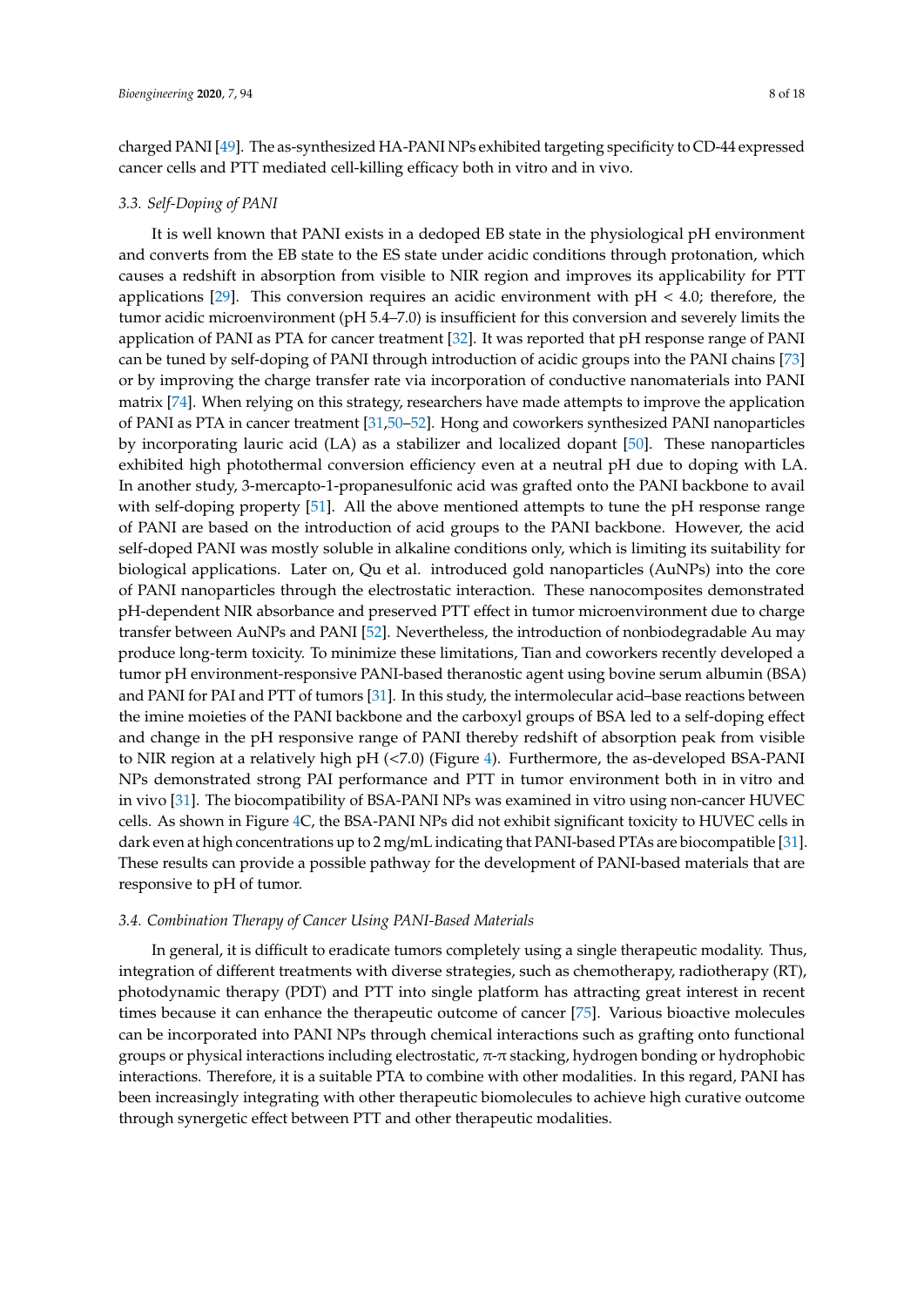

– photothermal therapy. The potential mechanism is based on intermolecular acid–base reactions between **Figure 4.** (**A**) Schematic illustration for the preparation bovine serum albumin (BSA)-polyaniline (PANI) assemblies. (**B**) BSA-PANI assemblies for amplified photoacoustic imaging and augmented carboxyl groups of BSA and imine moieties of PANI. (**C**) In vitro biocompatibility of the BSA-PANI assemblies for noncancerous HUVECs cells after 24 h of incubation. (images are reproduced from [31] with the copyright permission from WILEY-VCH Verlag GmbH & Co.).

# 3.4.1. PANI Nanocomposites with Chemotherapy and PTT

Chemotherapy is a conventional approach in the treatment of cancer. However, undesired side effects, discomfort of patients, and multi-drug resistance of cancers limit its curative efficacy [76]. It has been reported that hyperthermia can sensitize the cells to chemotherapeutic drugs by affecting the DNA damaging process [77]. Therefore, a chemotherapeutic agent has been incorporating into NIR responsive materials to induce synergistic anticancer effects [78,79]. In a study, Nguyen and coworkers developed a multifunctional hybrid polymer system comprising of PANI NPs as PTA and Methotrexate (MTX) as an anticancer drug for combined photo–chemotherapy [53]. In in vivo experiments, mice treated with combined therapy showed a higher tumor growth inhibition rate than PTT or chemotherapy alone, due to a synergistic effect, implying that combining PANI with other chemotherapeutic agents can exert better efficacy. The other PANI-based chemo-photothermal agents are also listed in Table 1 [54–58].

#### 3.4.2. PANI Nanocomposites with RT and PTT

Radiotherapy (RT), another cancer treatment approach along with surgery and chemotherapy, kills cancer cells and shrinks tumors under high doses of radiation, and is a cost-effective single modality treatment [35]. It involves local application of ionizing radiation (e.g.,  $\gamma$ -ray, X-ray) on the tumor to generate oxygen free radicals from surrounding water molecules that cause the DNA damage [80]. The cellular oxygen levels highly influence the degree of cellular damage in this approach. Therefore, the tumor hypoxia is a major problem for implementation of RT [81]. However, a proper level of hyperthermia could improve oxygen levels in the tumor microenvironment by increasing intratumoral bloodstream thereby sensitize cells to RT [82,83]. Therefore, it has been reported that combining PTT with RT can improve the therapeutic outcome of tumors [84,85]. Thus, hybrid nanocomposites were developed by combining radio therapeutic agents and PANI for radiophotothermal therapy [59,60]. Wang et al. fabricated an inorganic–organic nanohybrid using  $MoS<sub>2</sub>$  quantum dot and polyaniline (MoS2@PANI) to accomplish simultaneous CT/PA imaging and synergistic PTT/RT combination therapy for tumor [59]. In vitro, the as-fabricated MoS<sub>2</sub>@PANI nanohybrids induced 78.4% cancer cell death upon simultaneous PTT/RT treatments, whereas single PTT or RT induced 62.3% or 51.1% cell death, respectively (Figure 5A). In vivo, MoS<sub>2</sub>@PANI + PTT/RT group remarkably inhibited tumor growth compared to control groups, including PBS,  $MoS<sub>2</sub> + PTT$ ,  $MoS<sub>2</sub>@PANI$  and  $MOS<sub>2</sub>@PANI + PTT$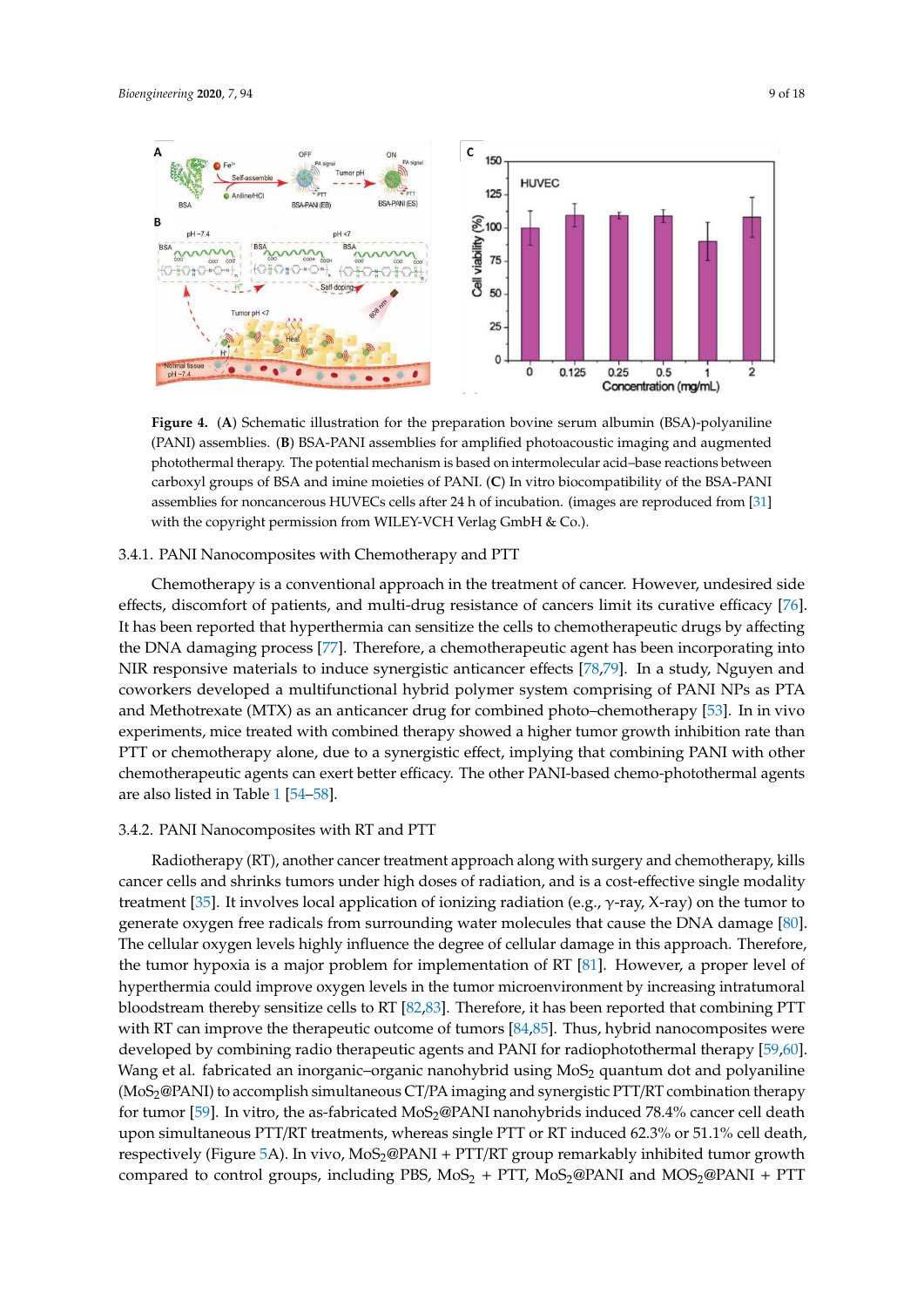alone/RT alone (Figure 5B). These results demonstrate the efficiency of PANI in eradicating tumors through synergistic radio-photothermal therapy.



−2 irradiation (808 nm, 1.5 W cm−<sup>2</sup> ) and X-ray radiation (6 Gy). (**B**) Tumor growth in different groups of **Figure 5.** (A) Cell viabilities of 4T1 cells treated with PBS, MoS<sub>2</sub>, or MoS<sub>2</sub>@PANI with or without laser mice after various treatments (images are reproduced from [59] with the copyright permission from American Chemical Society).

#### 3.4.3. PANI Nanocomposites with PDT and PTT

− (O2−) intracellularly, upon photoexcitation of photosensitizers with light of suitable wavelength [64]. therefore, they can be easily combined with PANI through hydrophobic or  $\pi$ - $\pi$  stacking interactions nanocomposites through  $\pi$ - $\pi$  stacking and the hydrophobic interaction [47]. The as-synthesized Photodynamic therapy (PDT) is a clinically approved non-invasive therapy that can be used in the selective treatment of various types of cancers [86]. It causes cell death through generation of reactive oxygen species (ROS) such as hydroxyl radical (OH), singlet oxygen  $(^1O_2)$ , and superoxide However, the low oxygen levels in the tumor microenvironment are also the main obstacle in PDT [87]. Therefore, PDT has been combined with PTT to enhance the oxygen levels and improve therapeutic efficacy [88]. Most organic photosensitizers are hydrophobic and contain an aromatic component; to exert PDT and PTT modalities in a single nanoplatform [47,58,60]. For instance, Tan et al. loaded the photosensitizer Indocyanine Green (ICG) (the only FDA approved NIR dye) into Ag@PANI ICG-Ag@PANI nanocomposite showed strong optical absorption in the NIR region and excellent photothrermal and ROS generation properties upon laser irradiation. In vitro and in vivo, the combination of PTT and PDT exhibited remarkable cancer cell lethality and tumor growth inhibition, respectively, compared to PTT or PDT alone upon photoexcitation of ICG-Ag@PANI with 808 nm light. This study is showed a way to incorporate photosensitizers with PANI.

Apart from this, PANI was also combined with immunotherapeutic drugs [61] through hydrophobic interactions to achieve PTT mediated immunotherapy. Overall, the results from these studies reveal that the therapeutic outcome can be enhanced using combinational therapy and necessitating further development of such strategies using PANI.

# **4. PANI-Based Biomaterials for Eradication of Bacterial Infections**

Infectious diseases caused by pathogenic bacterial infections have become a major healthcare problems in human health and causing nearly one third of deaths globally [89,90]. The most common treatment for bacterial infections is usage of antibiotics. However, the overuse of antibiotics has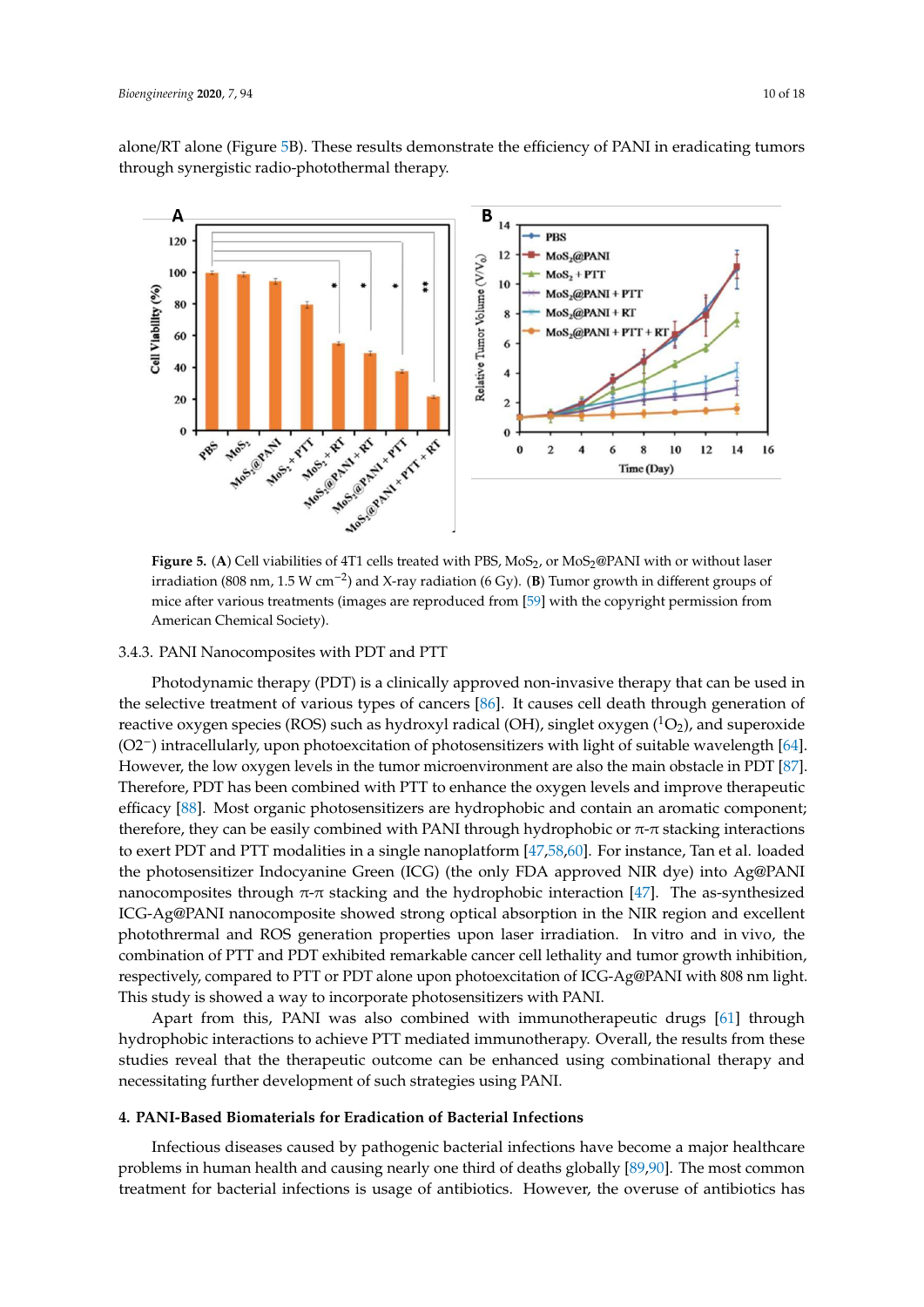resulted in the emergence of multidrug-resistant bacteria such as vancomycin-resistant enterococcus (VRE), vancomycin-resistant staphylococcus aureus (VRSA), and methicillin-resistant staphylococcus aureus (MRSA), which pose a serious threat to human health [91]. Therefore, alternative bactericidal therapeutic strategies for which microbes are less prone to develop resistance are urgently needed. Heat at temperatures above >50 ◦C can cause a bactericidal effect through denaturation of proteins/enzymes or cell membrane damage [92,93]. Thus, PTT has been considered one of the most promising novel bactericidal therapeutic approaches to combat MDR bacteria because it is less potential to stimulate resistance and toxicity. Thus, this section discusses the recent research findings of PANI-based materials for PTT eradication of bacterial infection and summarized in Table 2.

| Composition<br>of PTA | <b>PTA Structure</b> | <b>Irradiation</b><br>Conditions | <b>Bacteria</b>                      | In Vivo | <b>Functions</b>           | Reference |
|-----------------------|----------------------|----------------------------------|--------------------------------------|---------|----------------------------|-----------|
| PANI/PVPS             | <b>NPs</b>           | 808,<br>2 W/cm <sup>2</sup>      | S. aureus,<br>E. coli                | No      | <b>PTT</b>                 | [94]      |
| NMPA/CS               | Hydrogel             | 808,<br>0.5 W/cm <sup>2</sup>    | <b>MRSA</b>                          | Yes     | <b>PTT</b>                 | $[29]$    |
| PANI/GCS              | <b>NPs</b>           | 808.<br>0.6 W/cm <sup>2</sup>    | <b>MRSA</b><br>E. coli               | Yes     | Targeting,<br>Imaging, PTT | [95]      |
| PANI/polymer          | <b>NPs</b>           | 785,<br>0.5 W/cm <sup>2</sup>    | P. aeruginosa                        | No      | Imaging                    | [96]      |
| PANI/PLNP/GCS         | <b>NPs</b>           | 808,<br>1.5 W/cm <sup>2</sup>    | S. aureus,<br>E. coli<br><b>MRSA</b> | Yes     | Targeting,<br>Imaging      | [97]      |

**Table 2.** Summary of PANI-based photothermal agents for bacterial infection treatment.

#### *4.1. Self-Doping of PANI*

As we discussed before, PANI can exhibit strong photothermal conversion efficiency at pH below 3. Since the local pH of bacterial infection is likely to be between 6.0–6.5 [98], it is impossible for PANI to exhibit high light-to-heat conversion efficiency in an infection environment. Therefore, it is necessary to further modify PANI with self-doping agents such as acids to make PANI practical for bacterial eradication. Kim et al. developed a PANI-based photothermal agent using poly (vinylpyrrolidone) sulfobetaine (PVPS) and PANI (PVPS-PANI) for bacterial eradication [94]. The PVPS-PANI was formed through electrostatic interaction between negatively charged sulfones in PVPS and cationic PANI. These interactions also led to the charge transfer and consequently resulted in the improvement of the optical properties of PANI. Upon NIR laser exposure, PVPS-PANI exhibited increase in the solution temperature due to broad NIR absorption and eradicated both gram-positive and gram-negative bacteria through bactericidal effect (Figure 6).

# *4.2. Bacteria-Trageting and Multifucntinal PANI-Based Materials*

The uncontrollable distribution of PTT agents leads to a rise in the temperature of surrounding healthy tissue upon irradiation and causes damage to the normal cells. Therefore, to confine the heat generation to the infection site and selectively eradicate bacteria, pH-responsive physical state transformable and charge switchable nanoparticles have been developed using chitosan derivatives as backbone polymers and PANI as PTT agent [29,95]. Likewise, recently, Yan et al. fabricated a pH switchable nanoplatform composed of NIR-emitting persistent luminescence nanoparticles (PLNP;  $Zn_{1.2}Ga_{1.6}Ge_{0.2}O_4$ : $Cr^{3+}$ ), PANI and glycol chitosan (GCS) for persistent luminescence imaging-guided selective eradication of pathological cells while protecting surrounding normal cells (Figure 7) [97]. The GCS and PANI endowed the PLNP@PANI-GCS nanoparticles with pH-responsive charge switchable property and PTT property, respectively. The as developed NPs caused aggregation of the bacteria at the pH of focal infection through electrostatic interactions and destroyed them without damaging surrounding normal cells upon laser irradiation due to strong PTT efficiency of PANI.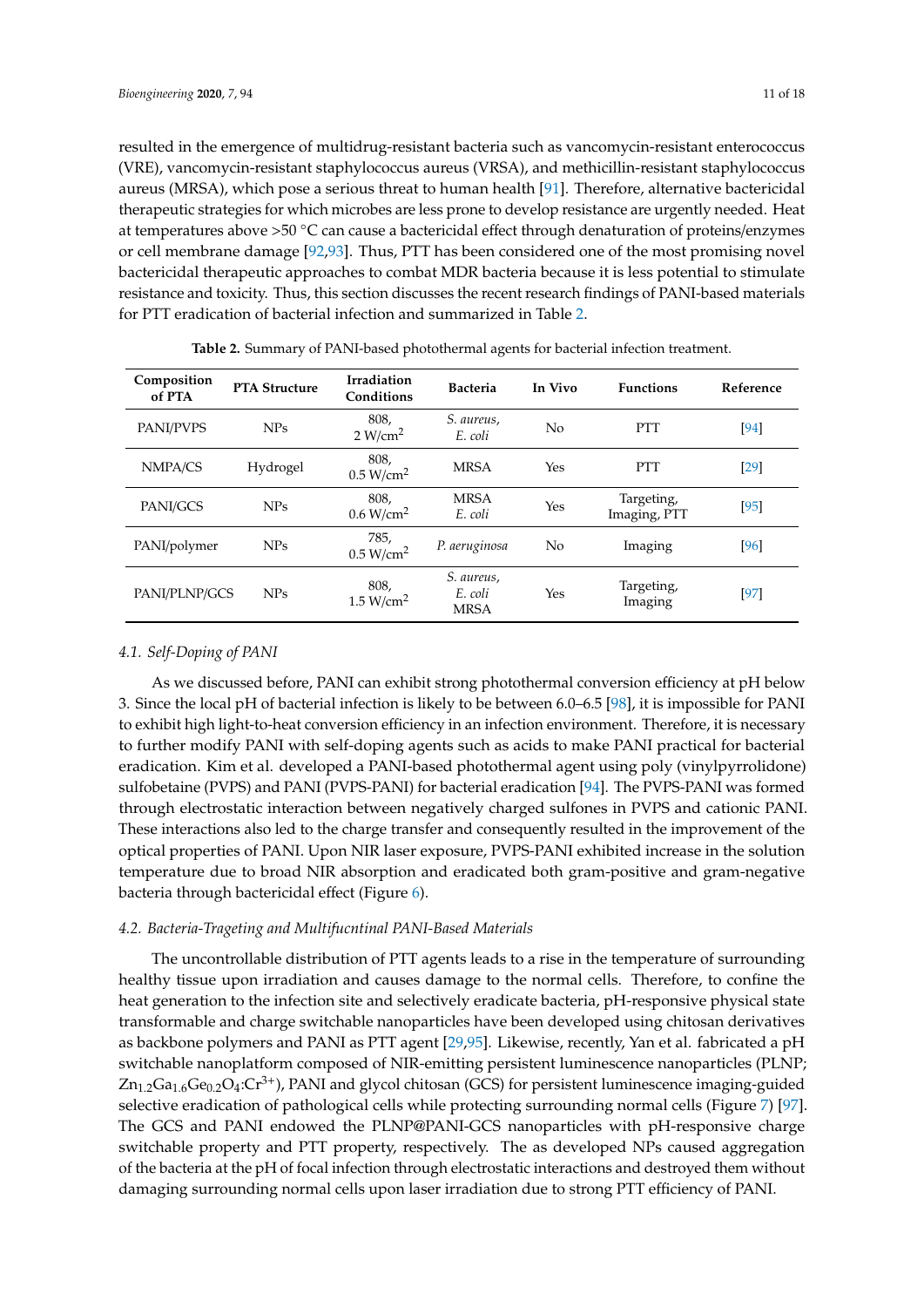

**Figure 6.** Schematic illustration for the preparation and application of PVPS:PANI coating and NIR irradiation for the photothermolysis of bacteria (images are reproduced from [94] with the copyright permission from American Chemical Society).



**Figure 7.** (**A**) Preparation of PLNP@PANI-GCS. (**B**) Illustration of PLNP@PANI-GCS for persistent luminescence imaging-guided photothermal therapy of bacterial infection (images are reproduced from [97] with the copyright permission from WILEY-VCH Verlag GmbH & Co.).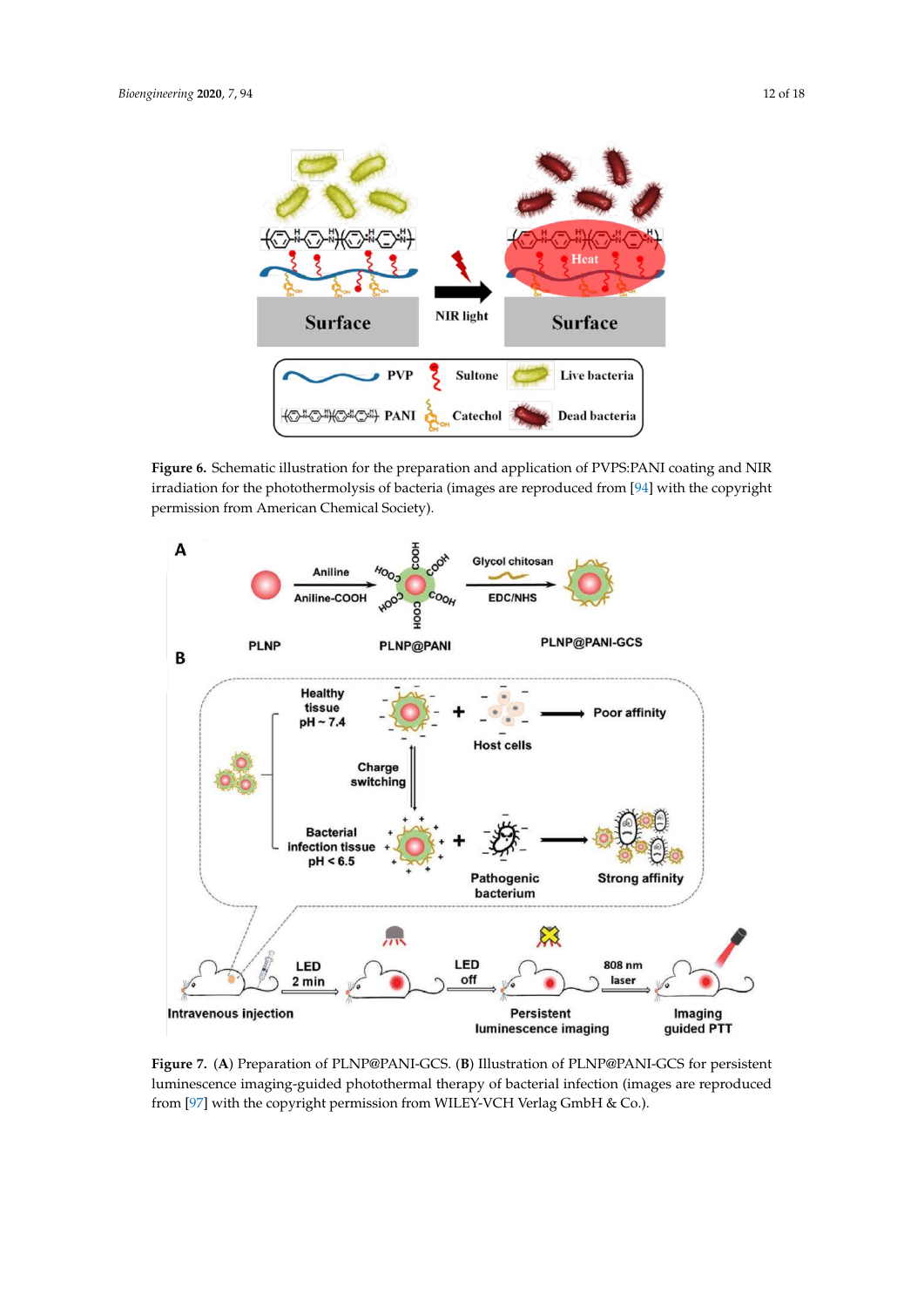#### **5. Summary and Future Perspectives**

Photothermal therapy (PTT) has been proposed as a prospective alternative treatment for conventional therapeutic modalities of tumor and bacterial infections. Polyaniline (PANI) is a well-known and interesting organic photothermal agent (PTAs) owing to its unique properties. However, the inherent properties of PANI, which include hydrophobicity and low transition pH, severely limit its practical utility in PTT applications. This review summarized the recent advancements in the research on PANI that have been made to improve its applicability. The PANI surface has been modified with biocompatible polymers through nanoemulsion and chemical grafting methods to improve its dispersibility in biological media and its transition pH through self-doping. To further improve the specificity and therapeutic outcome, the photothermal conversion efficiency of PANI was combined with targeting moieties, imaging agents and other therapeutic modalities. Despite great achievements, there is still a lot of room to carry out research on PANI. The possible directions for future research are as follows: (1) detailed information on the long-term toxicity, bio-distribution, and biodegradation of PANI is missing. Such investigations are needed for potential clinical translation; (2) although the photothermal properties of PANI have been known for almost one decade, the number of reports based on the PTT properties of PANI is low; (3) one of the unique properties of PANI is its pH-responsive photothermal properties, which should be explored in more detail in the design of PTT, including therapeutic materials; and (4) most studies on PANI as PTA have been related to tumor treatment, and very few have been related to bacterial infection. It should also be considered for other applications such as for inflammatory diseases. We strongly believe that this review will shed light on the advancements and promising and exciting possibilities in the field of research on PTT using PANI-based materials, and we expect that this will be the subject of future research.

**Author Contributions:** C.K., P.K. and R.V. contributed to the design, writing, and to the review of the manuscript. K.N., N.K. and S.T. has contributed to the literature survey of the manuscript. All authors have read and agreed to the published version of the manuscript.

**Funding:** This research received no external funding.

**Conflicts of Interest:** The authors declare no conflict of interest.

## **References**

- 1. Van der Zee, J. Heating the patient: A promising approach? *Ann. Oncol.* **2002**, *13*, 1173–1184. [CrossRef]
- 2. Hildebrandt, B.; Wust, P.; Ahlers, O.; Dieing, A.; Sreenivasa, G.; Kerner, T.; Felix, R.; Riess, H. The cellular and molecular basis of hyperthermia. *Crit. Rev. Oncol. Hemat.* **2002**, *43*, 33–56. [CrossRef]
- 3. Ibelli, T.; Templeton, S.; Levi-Polyachenko, N. Progress on utilizing hyperthermia for mitigating bacterial infections. *Int. J. Hyperther.* **2018**, *34*, 144–156. [CrossRef] [PubMed]
- 4. Schmidt, K.L.; Simon, E. Thermotherapy of pain, trauma, and inflammatory and degenerative rheumatic diseases. In *Thermotherapy for Neoplasia, Inflammation, and Pain*; Kosaka, M., Sugahara, T., Schmidt, K.L., Simon, E., Eds.; Springer Japan: Tokyo, Japan, 2001; pp. 527–539.
- 5. DeNardo, G.L.; DeNardo, S.J. Update: Turning the heat on cancer. *Cancer Biother. Radiopharm.* **2008**, *23*, 671–680. [CrossRef] [PubMed]
- 6. Wust, P.; Hildebrandt, B.; Sreenivasa, G.; Rau, B.; Gellermann, J.; Riess, H.; Felix, R.; Schlag, P.M. Hyperthermia in combined treatment of cancer. *Lancet Oncol.* **2002**, *3*, 487–497. [CrossRef]
- 7. Hegyi, G.; Szigeti, G.P.; Szasz, A. Hyperthermia versus Oncothermia: Cellular Effects in Complementary Cancer Therapy. *Evid.-Based Complement. Altern. Med.* **2013**, *2013*, 672873. [CrossRef] [PubMed]
- 8. Ashikbayeva, Z.; Tosi, D.; Balmassov, D.; Schena, E.; Saccomandi, P.; Inglezakis, V. Application of Nanoparticles and Nanomaterials in Thermal Ablation Therapy of Cancer. *Nanomaterials (Basel)* **2019**, *9*, 1195. [CrossRef] [PubMed]
- 9. Khot, M.I.; Andrew, H.; Svavarsdottir, H.S.; Armstrong, G.; Quyn, A.J.; Jayne, D.G. A Review on the Scope of Photothermal Therapy–Based Nanomedicines in Preclinical Models of Colorectal Cancer. *Clin. Colorectal Cancer* **2019**, *18*, e200–e209. [CrossRef]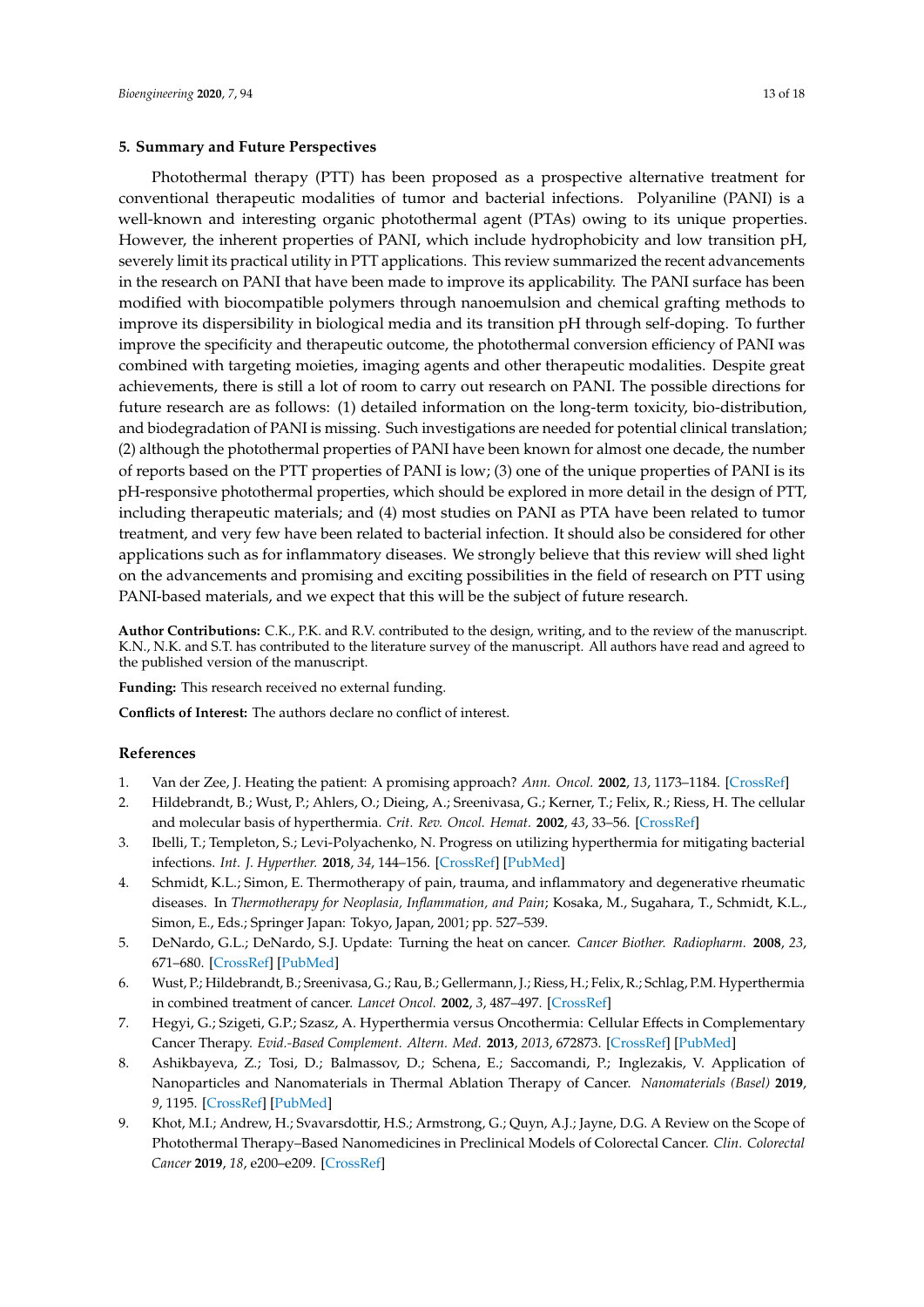- 10. Shanmugam, V.; Selvakumar, S.; Yeh, C.S. Near-infrared light-responsive nanomaterials in cancer therapeutics. *Chem. Soc. Rev.* **2014**, *43*, 6254–6287. [CrossRef]
- 11. Cheng, L.; Wang, C.; Feng, L.Z.; Yang, K.; Liu, Z. Functional Nanomaterials for Phototherapies of Cancer. *Chem. Rev.* **2014**, *114*, 10869–10939. [CrossRef]
- 12. Bao, Z.H.; Liu, X.R.; Liu, Y.D.; Liu, H.Z.; Zhao, K. Near-infrared light-responsive inorganic nanomaterials for photothermal therapy. *Asian J. Pharm. Sci.* **2016**, *11*, 349–364. [CrossRef]
- 13. Hu, J.-J.; Cheng, Y.-J.; Zhang, X.-Z. Recent advances in nanomaterials for enhanced photothermal therapy of tumors. *Nanoscale* **2018**, *10*, 22657–22672. [CrossRef] [PubMed]
- 14. Yang, J.; Choi, J.; Bang, D.; Kim, E.; Lim, E.K.; Park, H.; Suh, J.S.; Lee, K.; Yoo, K.H.; Kim, E.K.; et al. Convertible Organic Nanoparticles for Near-Infrared Photothermal Ablation of Cancer Cells. *Angew. Chem. Int. Ed.* **2011**, *50*, 441–444. [CrossRef] [PubMed]
- 15. Cheng, L.; Yang, K.; Chen, Q.; Liu, Z. Organic Stealth Nanoparticles for Highly Effective in Vivo Near-Infrared Photothermal Therapy of Cancer. *ACS Nano* **2012**, *6*, 5605–5613. [CrossRef] [PubMed]
- 16. Chen, M.; Fang, X.L.; Tang, S.H.; Zheng, N.F. Polypyrrole nanoparticles for high-performance in vivo near-infrared photothermal cancer therapy. *Chem. Commun.* **2012**, *48*, 8934–8936. [CrossRef]
- 17. Chen, C.; Tang, W.; Jiang, D.W.; Yang, G.L.; Wang, X.L.; Zhou, L.N.; Zhang, W.A.; Wang, P. Hyaluronic acid conjugated polydopamine functionalized mesoporous silica nanoparticles for synergistic targeted chemo-photothermal therapy. *Nanoscale* **2019**, *11*, 11012–11024. [CrossRef]
- 18. Jiang, Y.Y.; Cui, D.; Fang, Y.; Zhen, X.; Upputuri, P.K.; Pramanik, M.; Ding, D.; Pu, K.Y. Amphiphilic semiconducting polymer as multifunctional nanocarrier for fluorescence/photoacoustic imaging guided chemo-photothermal therapy. *Biomaterials* **2017**, *145*, 168–177. [CrossRef]
- 19. MacLaughlin, C.M.; Ding, L.; Jin, C.; Cao, P.; Siddiqui, I.; Hwang, D.M.; Chen, J.; Wilson, B.C.; Zheng, G.; Hedley, D.W. Porphysome nanoparticles for enhanced photothermal therapy in a patient-derived orthotopic pancreas xenograft cancer model: A pilot study. *J. Biomed. Opt.* **2016**, *21*, 84002. [CrossRef]
- 20. Xu, L.; Cheng, L.; Wang, C.; Peng, R.; Liu, Z. Conjugated polymers for photothermal therapy of cancer. *Polym. Chem.* **2014**, *5*, 1573–1580. [CrossRef]
- 21. Wang, J.; Qiu, J. A review of organic nanomaterials in photothermal cancer therapy. *Cancer Res. Front.* **2016**, *2*, 67. [CrossRef]
- 22. Jung, H.S.; Verwilst, P.; Sharma, A.; Shin, J.; Sessler, J.L.; Kim, J.S. Organic molecule-based photothermal agents: An expanding photothermal therapy universe. *Chem. Soc. Rev.* **2018**, *47*, 2280–2297. [CrossRef] [PubMed]
- 23. Zhou, Y.; Hu, Y.; Sun, W.; Zhou, B.; Zhu, J.; Peng, C.; Shen, M.; Shi, X. Polyaniline-loaded γ-polyglutamic acid nanogels as a platform for photoacoustic imaging-guided tumor photothermal therapy. *Nanoscale* **2017**, *9*, 12746–12754. [CrossRef] [PubMed]
- 24. Zare, E.N.; Makvandi, P.; Ashtari, B.; Rossi, F.; Motahari, A.; Perale, G. Progress in Conductive Polyaniline-Based Nanocomposites for Biomedical Applications: A Review. *J. Med. Chem.* **2020**, *63*, 1–22. [CrossRef] [PubMed]
- 25. Shahadat, M.; Khan, M.Z.; Rupani, P.F.; Embrandiri, A.; Sultana, S.; Ahammad, S.Z.; Ali, S.W.; Sreekrishnan, T.R. A critical review on the prospect of polyaniline-grafted biodegradable nanocomposite. *Adv. Colloid Interface Sci.* **2017**, *249*, 2–16. [CrossRef] [PubMed]
- 26. Qazi, T.H.; Rai, R.; Boccaccini, A.R. Tissue engineering of electrically responsive tissues using polyaniline based polymers: A review. *Biomaterials* **2014**, *35*, 9068–9086. [CrossRef]
- 27. Smith, A.M.; Pajovich, H.T.; Banerjee, I.A. Development of Self-Assembled Nanoribbon Bound Peptide-Polyaniline Composite Scaffolds and Their Interactions with Neural Cortical Cells. *Bioengineering (Basel)* **2018**, *5*, 6. [CrossRef]
- 28. De Albuquerque, J.E.; Mattoso, L.H.C.; Faria, R.M.; Masters, J.G.; MacDiarmid, A.G. Study of the interconversion of polyaniline oxidation states by optical absorption spectroscopy. *Synth. Met.* **2004**, *146*, 1–10. [CrossRef]
- 29. Hsiao, C.W.; Chen, H.L.; Liao, Z.X.; Sureshbabu, R.; Hsiao, H.C.; Lin, S.J.; Chang, Y.; Sung, H.W. Effective Photothermal Killing of Pathogenic Bacteria by Using Spatially Tunable Colloidal Gels with Nano-Localized Heating Sources. *Adv. Funct. Mater.* **2015**, *25*, 721–728. [CrossRef]
- 30. Zhou, J.; Lu, Z.G.; Zhu, X.J.; Wang, X.J.; Liao, Y.; Ma, Z.F.; Li, F.Y. NIR photothermal therapy using polyaniline nanoparticles. *Biomaterials* **2013**, *34*, 9584–9592. [CrossRef]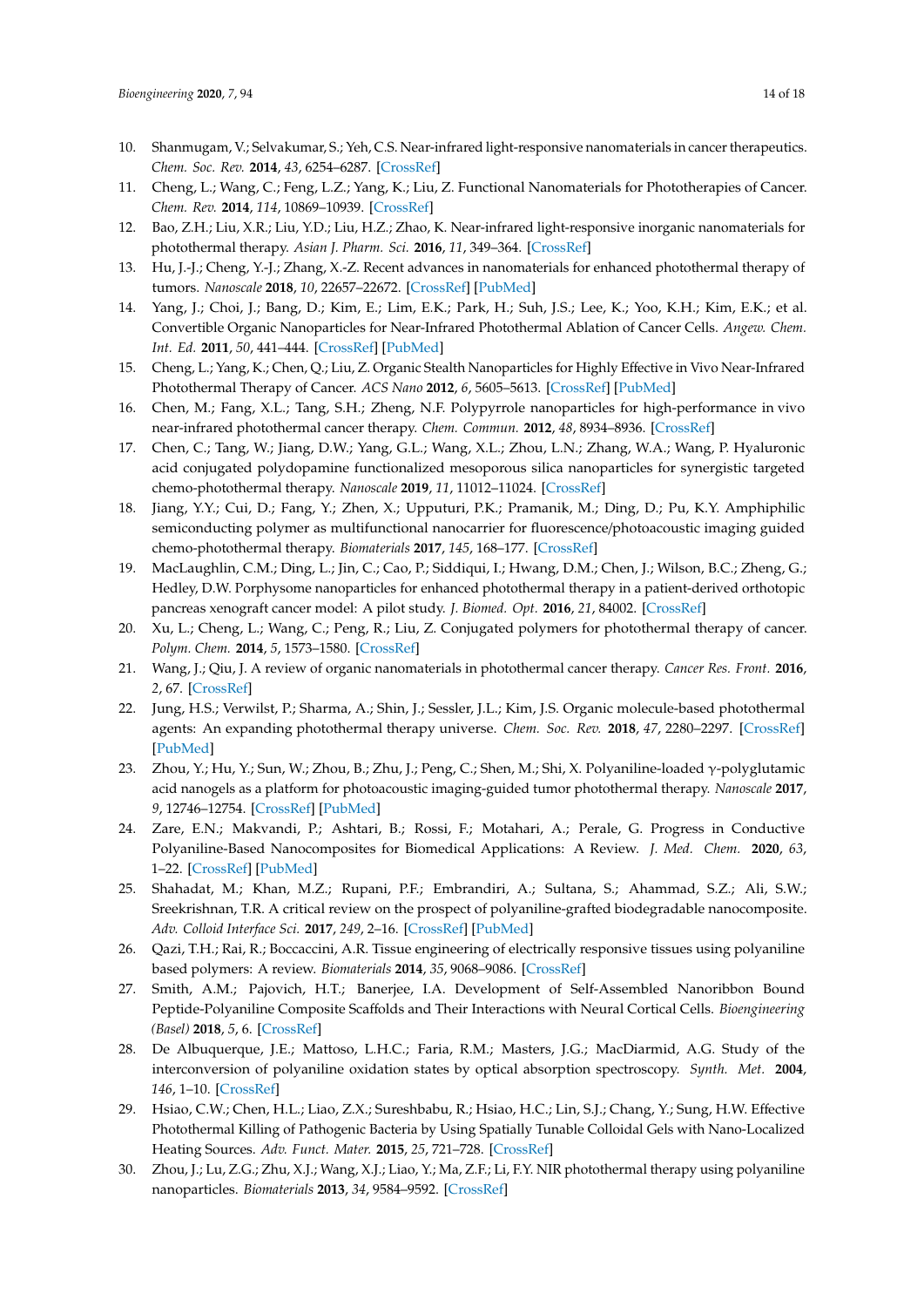- 31. Tian, Q.W.; Li, Y.P.; Jiang, S.S.; An, L.; Lin, J.M.; Wu, H.X.; Huang, P.; Yang, S.P. Tumor pH-Responsive Albumin/Polyaniline Assemblies for Amplified Photoacoustic Imaging and Augmented Photothermal Therapy. *Small* **2019**, *15*, 1902926. [CrossRef]
- 32. Mu, S.L. Nanostructured polyaniline synthesized using interface polymerization and its redox activity in a wide pH range. *Synth. Met.* **2010**, *160*, 1931–1937. [CrossRef]
- 33. Siegel, R.L.; Miller, K.D.; Jemal, A. Cancer statistics, 2019. *CA Cancer J. Clin.* **2019**, *69*, 7–34. [CrossRef] [PubMed]
- 34. Cooper, G.M. The Development and Causes of Cancer. In *The Cell: A Molecular Approach*, 2nd ed.; Sinauer Associates: Sunderland, MA, USA, 2000.
- 35. Baskar, R.; Lee, K.A.; Yeo, R.; Yeoh, K.W. Cancer and Radiation Therapy: Current Advances and Future Directions. *Int. J. Med. Sci.* **2012**, *9*, 193–199. [CrossRef] [PubMed]
- 36. DeVita, V.T.; Chu, E. A History of Cancer Chemotherapy. *Cancer Res.* **2008**, *68*, 8643–8653. [CrossRef] [PubMed]
- 37. Chen, H.H.W.; Kuo, M.T. Improving radiotherapy in cancer treatment: Promises and challenges. *Oncotarget* **2017**, *8*, 62742–62758. [CrossRef] [PubMed]
- 38. Thakor, A.S.; Gambhir, S.S. Nanooncology: The Future of Cancer Diagnosis and Therapy. *CA Cancer J. Clin.* **2013**, *63*, 395–418. [CrossRef]
- 39. Yslas, E.I.; Ibarra, L.E.; Molina, M.A.; Rivarola, C.; Barbero, C.A.; Bertuzzi, M.L.; Rivarola, V.A. Polyaniline nanoparticles for near-infrared photothermal destruction of cancer cells. *J. Nanopart. Res.* **2015**, *17*, 389. [CrossRef]
- 40. Ibarra, L.E.; Yslas, E.I.; Molina, M.A.; Rivarola, C.R.; Romanini, S.; Barbero, C.A.; Rivarola, V.A.; Bertuzzi, M.L. Near-infrared mediated tumor destruction by photothermal effect of PANI-NP in vivo. *Laser Phys.* **2013**, *23*, 66004–66007. [CrossRef]
- 41. Wang, W.; Wang, L.; Li, Y.; Liu, S.; Xie, Z.; Jing, X. Nanoscale Polymer Metal-Organic Framework Hybrids for Effective Photothermal Therapy of Colon Cancers. *Adv. Mater.* **2016**, *28*, 9320–9325. [CrossRef]
- 42. Li, L.L.; Liang, K.X.; Hua, Z.T.; Zou, M.; Chen, K.Z.; Wang, W. A green route to water-soluble polyaniline for photothermal therapy catalyzed by iron phosphates peroxidase mimic. *Polym. Chem.* **2015**, *6*, 2290–2296. [CrossRef]
- 43. Lee, T.; Bang, D.; Park, Y.; Kim, S.H.; Choi, J.; Park, J.; Kim, D.; Kim, E.; Suh, J.S.; Huh, Y.M.; et al. Gadolinium-Enriched Polyaniline Particles (GPAPs) for Simultaneous Diagnostic Imaging and Localized Photothermal Therapy of Epithelial Cancer. *Adv. Healthc. Mater.* **2014**, *3*, 1408–1414. [CrossRef] [PubMed]
- 44. Lin, M.; Wang, D.D.; Li, S.Y.; Tang, Q.; Liu, S.W.; Ge, R.; Liu, Y.; Zhang, D.Q.; Sun, H.C.; Zhang, H.; et al. Cu(II) doped polyaniline nanoshuttles for multimodal tumor diagnosis and therapy. *Biomaterials* **2016**, *104*, 213–222. [CrossRef] [PubMed]
- 45. Lee, T.; Bang, D.; Park, Y.; Chang, Y.W.; Kang, B.; Kim, J.; Suh, J.S.; Huh, Y.M.; Haam, S. Synthesis of Stable Magnetic Polyaniline Nanohybrids with Pyrene as a Cross-Linker for Simultaneous Diagnosis by Magnetic Resonance Imaging and Photothermal Therapy. *Eur. J. Inorg. Chem.* **2015**, *22*, 3740–3747. [CrossRef]
- 46. Wang, J.; Yan, R.; Guo, F.; Yu, M.; Tan, F.; Li, N. Targeted lipid-polyaniline hybrid nanoparticles for photoacoustic imaging guided photothermal therapy of cancer. *Nanotechnology* **2016**, *27*, 285102. [CrossRef]
- 47. Tan, X.X.; Wang, J.P.; Pang, X.J.; Liu, L.; Sun, Q.; You, Q.; Tan, F.P.; Li, N. Indocyanine Green-Loaded Silver Nanoparticle@Polyaniline Core/Shell Theranostic Nanocomposites for Photoacoustic/Near-Infrared Fluorescence Imaging-Guided and Single-Light-Triggered Photothermal and Photodynamic Therapy. *ACS Appl. Mater. Interfaces* **2016**, *8*, 34991–35003. [CrossRef]
- 48. Mazrad, Z.A.I.; Choi, C.A.; Kim, S.H.; Lee, G.; Lee, S.; In, I.; Lee, K.D.; Park, S.Y. Target-specific induced hyaluronic acid decorated silica fluorescent nanoparticles@polyaniline for bio-imaging guided near-infrared photothermal therapy. *J. Mater. Chem. B* **2017**, *5*, 7099–7108. [CrossRef]
- 49. Jiang, B.-P.; Zhang, L.; Zhu, Y.; Shen, X.-C.; Ji, S.-C.; Tan, X.-Y.; Cheng, L.; Liang, H. Water-soluble hyaluronic acid–hybridized polyaniline nanoparticles for effectively targeted photothermal therapy. *J. Mater. Chem. B* **2015**, *3*, 3767–3776. [CrossRef]
- 50. Hong, Y.; Cho, W.; Kim, J.; Hwng, S.; Lee, E.; Heo, D.; Ku, M.; Suh, J.S.; Yang, J.; Kim, J.H. Photothermal ablation of cancer cells using self-doped polyaniline nanoparticles. *Nanotechnology* **2016**, *27*, 185104. [CrossRef]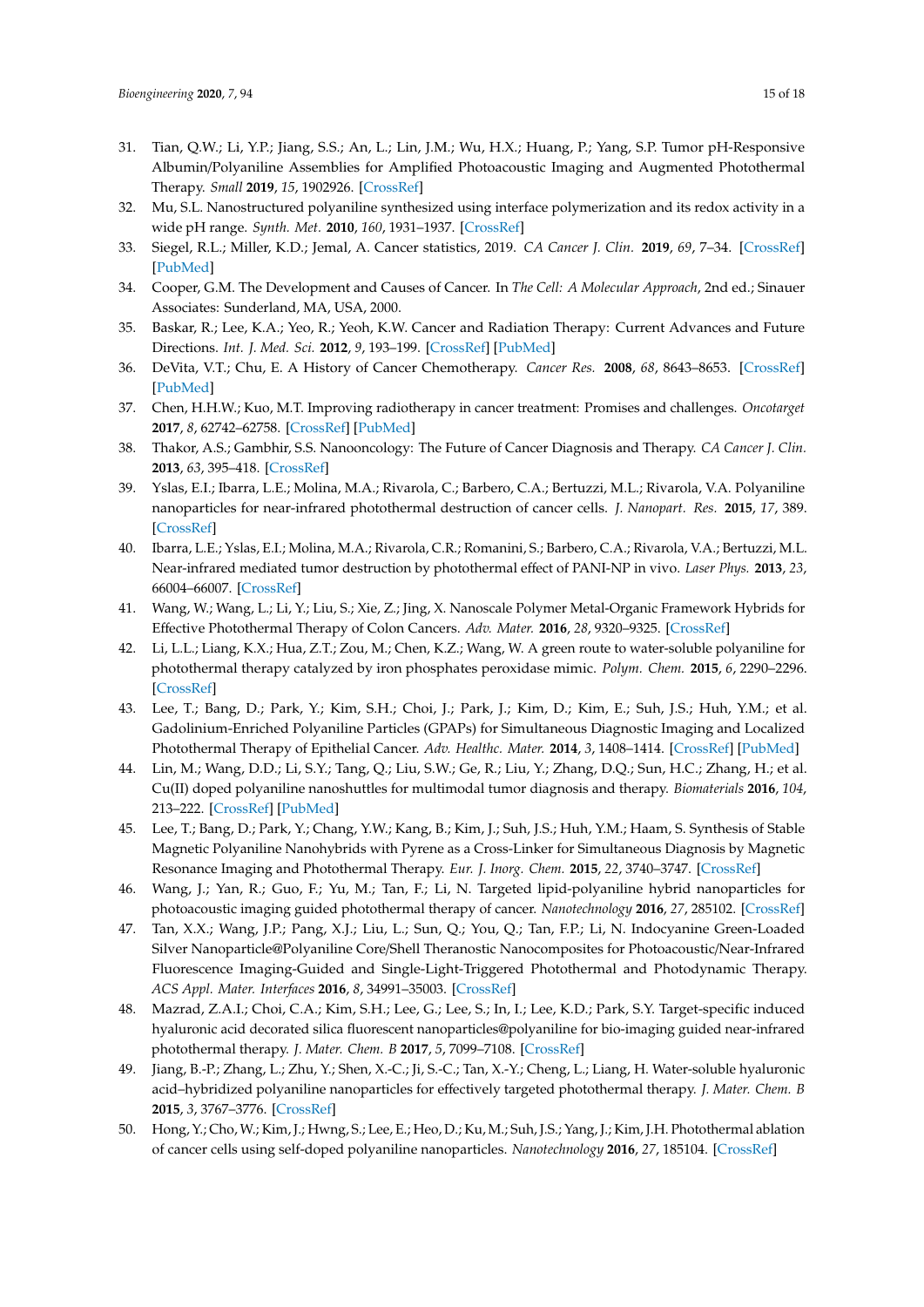- 51. Hsiao, C.W.; Chuang, E.Y.; Chen, H.L.; Wan, D.H.; Korupalli, C.; Liao, Z.X.; Chiu, Y.L.; Chia, W.T.; Lin, K.J.; Sung, H.W. Photothermal tumor ablation in mice with repeated therapy sessions using NIR-absorbing micellar hydrogels formed in situ. *Biomaterials* **2015**, *56*, 26–35. [CrossRef]
- 52. Ju, E.G.; Dong, K.; Liu, Z.; Pu, F.; Ren, J.S.; Qu, X.G. Tumor Microenvironment Activated Photothermal Strategy for Precisely Controlled Ablation of Solid Tumors upon NIR Irradiation. *Adv. Funct. Mater.* **2015**, *25*, 1574–1580. [CrossRef]
- 53. Nguyen, H.T.; Phung, C.D.; Thapa, R.K.; Pham, T.T.; Tran, T.H.; Jeong, J.H.; Ku, S.K.; Choi, H.G.; Yong, C.S.; Kim, J.O. Multifunctional nanoparticles as somatostatin receptor-targeting delivery system of polyaniline and methotrexate for combined chemo-photothermal therapy. *Acta Biomater.* **2018**, *68*, 154–167. [CrossRef] [PubMed]
- 54. Silva, J.S.F.; Silva, J.Y.R.; de Sa, G.F.; Araujo, S.S.; Gomes, M.A.; Ronconi, C.M.; Santos, T.C.; Junior, S.A. Multifunctional System Polyaniline-Decorated ZIF-8 Nanoparticles as a New Chemo-Photothermal Platform for Cancer Therapy. *ACS Omega* **2018**, *3*, 12147–12157. [CrossRef] [PubMed]
- 55. Gao, Z.; You, C.; Wu, H.; Wang, M.; Zhang, X.; Sun, B. FA and cRGD dual modified lipid-polymer nanoparticles encapsulating polyaniline and cisplatin for highly effective chemo-photothermal combination therapy. *J. Biomater. Sci. Polym. Ed.* **2018**, *29*, 397–411. [CrossRef] [PubMed]
- 56. Xia, B.; Wang, B.; Shi, J.S.; Zhang, Y.; Zhang, Q.; Chen, Z.Y.; Li, J.C. Photothermal and biodegradable polyaniline/porous silicon hybrid nanocomposites as drug carriers for combined chemo-photothermal therapy of cancer. *Acta Biomater.* **2017**, *51*, 197–208. [CrossRef] [PubMed]
- 57. You, C.Q.; Wu, H.S.; Wang, M.X.; Wang, S.L.; Shi, T.Y.; Luo, Y.H.; Sun, B.W.; Zhang, X.Y.; Zhu, J. A strategy for photothermal conversion of polymeric nanoparticles by polyaniline for smart control of targeted drug delivery. *Nanotechnology* **2017**, *28*, 165102. [CrossRef]
- 58. You, C.Q.; Gao, Z.G.; Wang, M.X.; Wu, H.S.; An, P.J.; Wang, S.L.; Sun, Y.; Sun, B.W.; Zhang, X.Y. Cisplatin and Ce6 loaded polyaniline nanoparticles: An efficient near-infrared light mediated synergistic therapeutic agent. *Mater. Sci. Eng. C* **2019**, *95*, 183–191. [CrossRef]
- 59. Wang, J.; Tan, X.; Pang, X.; Liu, L.; Tan, F.; Li, N. MoS2 Quantum Dot@Polyaniline Inorganic–Organic Nanohybrids for in Vivo Dual-Modal Imaging Guided Synergistic Photothermal/Radiation Therapy. *ACS Appl. Mater. Interfaces* **2016**, *8*, 24331–24338. [CrossRef]
- 60. Wang, J.; Pang, X.; Tan, X.; Song, Y.; Liu, L.; You, Q.; Sun, Q.; Tan, F.; Li, N. A triple-synergistic strategy for combinational photo/radiotherapy and multi-modality imaging based on hyaluronic acid-hybridized polyaniline-coated WS2 nanodots. *Nanoscale* **2017**, *9*, 5551–5564. [CrossRef]
- 61. Chen, P.M.; Pan, W.Y.; Wu, C.Y.; Yeh, C.Y.; Korupalli, C.; Luo, P.K.; Chou, C.J.; Chia, W.T.; Sung, H.W. Modulation of tumor microenvironment using a TLR-7/8 agonist-loaded nanoparticle system that exerts low-temperature hyperthermia and immunotherapy for in situ cancer vaccination. *Biomaterials* **2020**, *230*, 119629. [CrossRef]
- 62. Cirić-Marjanović, G.; Milojević-Rakić, M.; Janošević-Ležaić, A.; Luginbühl, S.; Walde, P. Enzymatic oligomerization and polymerization of arylamines: State of the art and perspectives. *Chem. Pap.* **2017**, *71*, 199–242. [CrossRef]
- 63. German, N.; Ramanaviciene, A.; Ramanavicius, A. Formation of Polyaniline and Polypyrrole Nanocomposites with Embedded Glucose Oxidase and Gold Nanoparticles. *Polymers* **2019**, *11*, 377. [CrossRef] [PubMed]
- 64. Vankayala, R.; Hwang, K.C. Near-Infrared-Light-Activatable Nanomaterial-Mediated Phototheranostic Nanomedicines: An Emerging Paradigm for Cancer Treatment. *Adv. Mater.* **2018**, *30*, e1706320. [CrossRef] [PubMed]
- 65. Cheng, L.; Yang, K.; Li, Y.G.; Zeng, X.; Shao, M.W.; Lee, S.T.; Liu, Z. Multifunctional nanoparticles for upconversion luminescence/MR multimodal imaging and magnetically targeted photothermal therapy. *Biomaterials* **2012**, *33*, 2215–2222. [CrossRef] [PubMed]
- 66. Thangudu, S.; Kalluru, P.; Vankayala, R. Preparation, Cytotoxicity, and In Vitro Bioimaging of Water Soluble and Highly Fluorescent Palladium Nanoclusters. *Bioengineering (Basel)* **2020**, *7*, 20. [CrossRef]
- 67. Mastrogiacomo, S.; Dou, W.; Jansen, J.A.; Walboomers, X.F. Magnetic Resonance Imaging of Hard Tissues and Hard Tissue Engineered Bio-substitutes. *Mol. Imaging Biol.* **2019**, *21*, 1003–1019. [CrossRef]
- 68. Kaunzner, U.W.; Gauthier, S.A. MRI in the assessment and monitoring of multiple sclerosis: An update on best practice. *Ther. Adv. Neurol. Disord.* **2017**, *10*, 247–261. [CrossRef]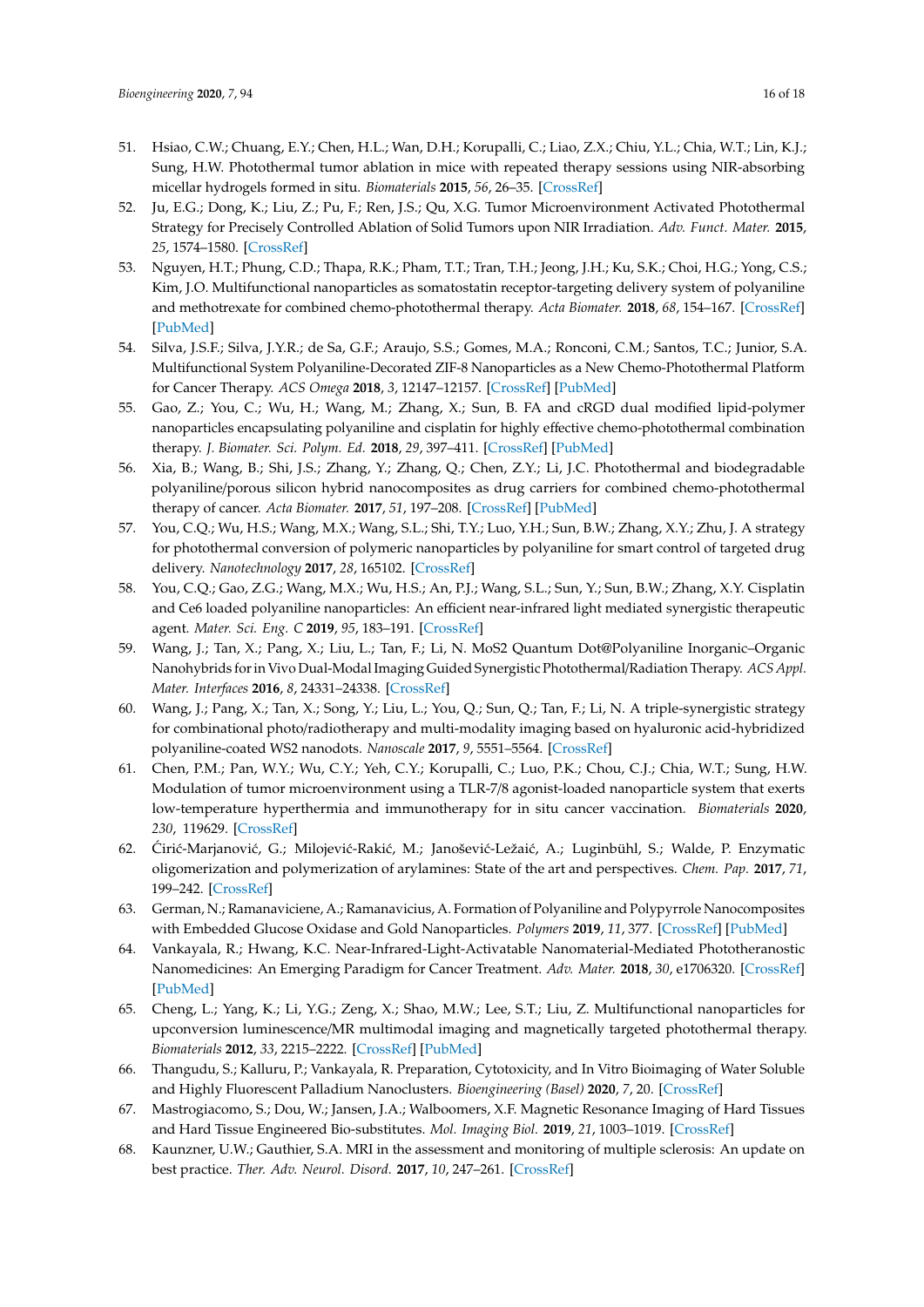- 69. Vikki, T.; Pietilä, L.-O.; Österholm, H.; Ahjopalo, L.; Takala, A.; Toivo, A.; Levon, K.; Passiniemi, P.; Ikkala, O. Molecular Recognition Solvents for Electrically Conductive Polyaniline. *Macromolecules* **1996**, *29*, 2945–2953. [CrossRef]
- 70. Paul, R.K.; Pillai, C.K.S. Melt/solution processable conducting polyaniline with novel sulfonic acid dopants and its thermoplastic blends. *Synth. Met.* **2000**, *114*, 27–35. [CrossRef]
- 71. Merkes, J.M.; Zhu, L.; Bahukhandi, S.B.; Rueping, M.; Kiessling, F.; Banala, S. Photoacoustic Imaging Probes Based on Tetrapyrroles and Related Compounds. *Int. J. Mol. Sci.* **2020**, *21*, 3082. [CrossRef]
- 72. Steinberg, I.; Huland, D.M.; Vermesh, O.; Frostig, H.E.; Tummers, W.S.; Gambhir, S.S. Photoacoustic clinical imaging. *Photoacoustics* **2019**, *14*, 77–98. [CrossRef]
- 73. Chen, S.A.; Hwang, G.W. Water-Soluble Self-Acid-Doped Conducting Polyaniline—Structure and Properties. *J. Am. Chem. Soc.* **1995**, *117*, 10055–10062. [CrossRef]
- 74. Zengin, H.; Zhou, W.S.; Jin, J.Y.; Czerw, R.; Smith, D.W.; Echegoyen, L.; Carroll, D.L.; Foulger, S.H.; Ballato, J. Carbon nanotube doped polyaniline. *Adv. Mater.* **2002**, *14*, 1480. [CrossRef]
- 75. Gurunathan, S.; Kang, M.H.; Qasim, M.; Kim, J.H. Nanoparticle-Mediated Combination Therapy: Two-in-One Approach for Cancer. *Int. J. Mol. Sci.* **2018**, *19*, 3264. [CrossRef] [PubMed]
- 76. Chidambaram, M.; Manavalan, R.; Kathiresan, K. Nanotherapeutics to overcome conventional cancer chemotherapy limitations. *J. Pharm. Pharm. Sci.* **2011**, *14*, 67–77. [CrossRef]
- 77. Schaaf, L.; Schwab, M.; Ulmer, C.; Heine, S.; Mürdter, T.E.; Schmid, J.O.; Sauer, G.; Aulitzky, W.E.; van der Kuip, H. Hyperthermia Synergizes with Chemotherapy by Inhibiting PARP1-Dependent DNA Replication Arrest. *Cancer Res.* **2016**, *76*, 2868–2875. [CrossRef]
- 78. Khafaji, M.; Zamani, M.; Golizadeh, M.; Bavi, O. Inorganic nanomaterials for chemo/photothermal therapy: A promising horizon on effective cancer treatment. *Biophys. Rev.* **2019**, *11*, 335–352. [CrossRef]
- 79. Li, Z.; Chen, Y.; Yang, Y.; Yu, Y.; Zhang, Y.; Zhu, D.; Yu, X.; Ouyang, X.; Xie, Z.; Zhao, Y.; et al. Recent Advances in Nanomaterials-Based Chemo-Photothermal Combination Therapy for Improving Cancer Treatment. *Front. Bioeng. Biotechnol.* **2019**, *7*, 293–311. [CrossRef] [PubMed]
- 80. Begg, A.C.; Stewart, F.A.; Vens, C. Strategies to improve radiotherapy with targeted drugs. *Nat. Rev. Cancer* **2011**, *11*, 239–253. [CrossRef] [PubMed]
- 81. Wardman, P. Chemical Radiosensitizers for Use in Radiotherapy. *Clin. Oncol.* **2007**, *19*, 397–417. [CrossRef] [PubMed]
- 82. Song, C.W.; Park, H.; Griffin, R.J. Improvement of tumor oxygenation by mild hyperthermia. *Radiat. Res.* **2001**, *155*, 515–528. [CrossRef]
- 83. Elming, P.B.; Sørensen, B.S.; Oei, A.L.; Franken, N.A.P.; Crezee, J.; Overgaard, J.; Horsman, M.R. Hyperthermia: The Optimal Treatment to Overcome Radiation Resistant Hypoxia. *Cancers (Basel)* **2019**, *11*, 60. [CrossRef] [PubMed]
- 84. Yong, Y.; Cheng, X.; Bao, T.; Zu, M.; Yan, L.; Yin, W.; Ge, C.; Wang, D.; Gu, Z.; Zhao, Y. Tungsten Sulfide Quantum Dots as Multifunctional Nanotheranostics for In Vivo Dual-Modal Image-Guided Photothermal/Radiotherapy Synergistic Therapy. *ACS Nano* **2015**, *9*, 12451–12463. [CrossRef] [PubMed]
- 85. Gai, L.X.; Wang, W.Q.; Wu, X.; Su, X.J.; Yang, F.C. NIR absorbing reduced graphene oxide for photothermal radiotherapy for treatment of esophageal cancer. *J. Photochem. Photobiol. B Biol.* **2019**, *194*, 188–193. [CrossRef] [PubMed]
- 86. Kwiatkowski, S.; Knap, B.; Przystupski, D.; Saczko, J.; Kedzierska, E.; Knap-Czop, K.; Kotlińska, J.; Michel, O.; Kotowski, K.; Kulbacka, J. Photodynamic therapy – mechanisms, photosensitizers and combinations. *Biomed. Pharmacother.* **2018**, *106*, 1098–1107. [CrossRef] [PubMed]
- 87. Sun, Y.; Zhao, D.; Wang, G.; Wang, Y.; Cao, L.; Sun, J.; Jiang, Q.; He, Z. Recent progress of hypoxia-modulated multifunctional nanomedicines to enhance photodynamic therapy: Opportunities, challenges, and future development. *Acta Pharm. Sin. B.* **2020**. [CrossRef]
- 88. Yang, Z.; Sun, Z.; Ren, Y.; Chen, X.; Zhang, W.; Zhu, X.; Mao, Z.; Shen, J.; Nie, S. Advances in nanomaterials for use in photothermal and photodynamic therapeutics (Review). *Mol. Med. Rep.* **2019**, *20*, 5–15. [CrossRef]
- 89. Rasko, D.A.; Sperandio, V. Anti-virulence strategies to combat bacteria-mediated disease. *Nat. Rev. Drug Discov.* **2010**, *9*, 117–128. [CrossRef]
- 90. Thangudu, S.; Kulkarni, S.S.; Vankayala, R.; Chiang, C.-S.; Hwang, K.C. Photosensitized Reactive Chlorine Species-Mediated Therapeutic Destruction of Drug-Resistant Bacteria using Plasmonic Core-Shell Ag@AgCl Nanocubes as External Nanomedicines. *Nanoscale* **2020**, *12*, 12970–12984. [CrossRef]